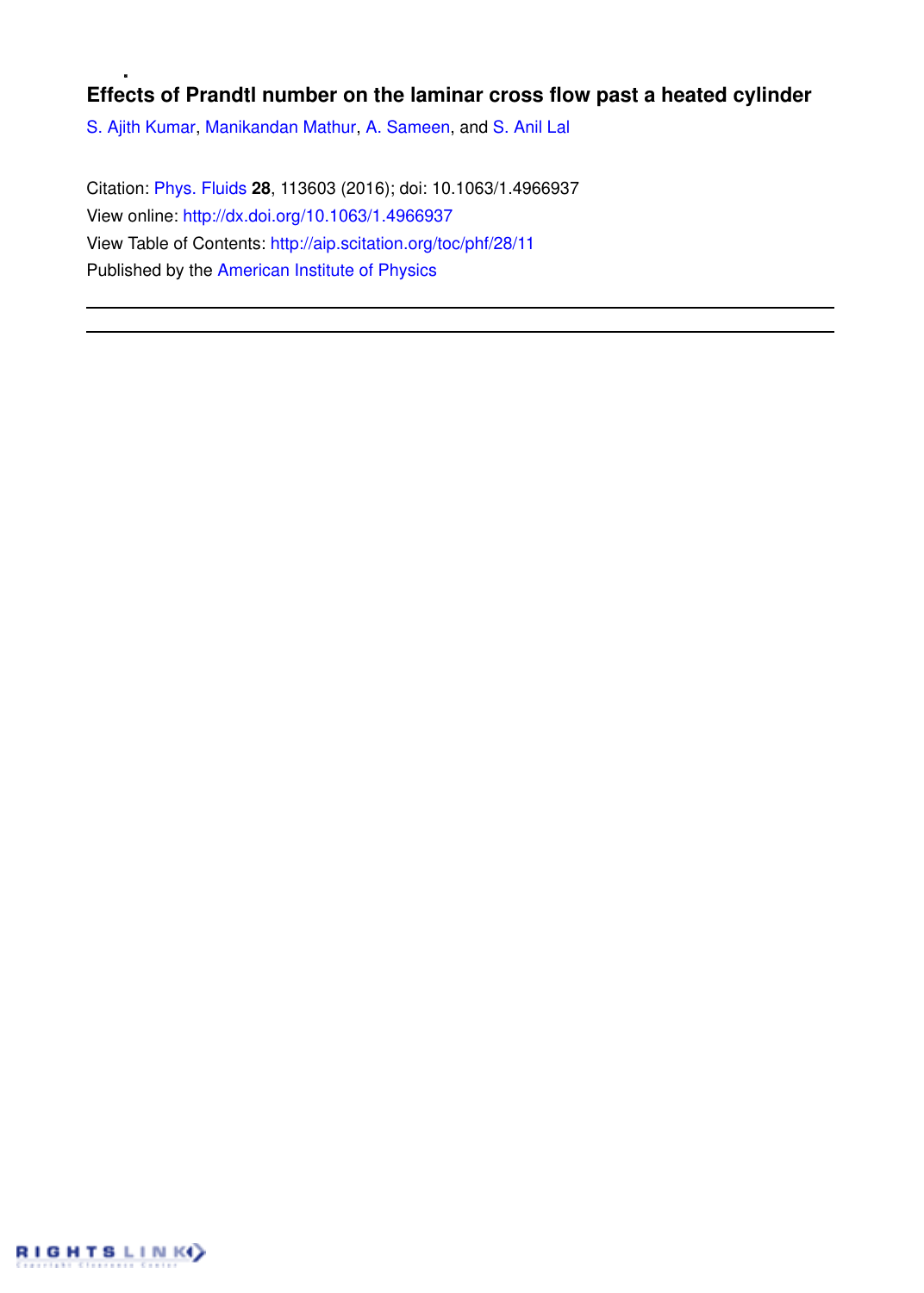

# **Effects of Prandtl number on the laminar cross flow past a heated cylinder**

S. Ajith Kumar,<sup>1</sup> Manikandan Mathur,<sup>1</sup> A. Sameen,<sup>1,a)</sup> and S. Anil Lal<sup>2</sup> <sup>1</sup>*Department of Aerospace Engineering, Indian Institute of Technology Madras, Chennai 600036, India* <sup>2</sup>*Department of Mechanical Engineering, College of Engineering Trivandrum, Trivandrum, Kerala, India*

(Received 19 May 2016; accepted 18 October 2016; published online 11 November 2016)

Flow past a heated cylinder at constant surface temperature is computationally simulated and analyzed in the laminar regime at moderate buoyancy. The parameters governing the flow dynamics are the Reynolds number, *Re*, the Richardson number, *Ri*, and the Prandtl number, *Pr*. We perform our computations in the range  $10 \le$  $Re \leq 35$ , for which the flow past an unheated cylinder results in a steady separation bubble, and vary the other two parameters in the range  $0 \le Ri \le 2$ ,  $0.25 \le Pr \le$ 100. The heat transfer from the entire cylinder surface, quantified by the average Nusselt number  $Nu_{avg}$ , is shown to obey  $Nu_{avg} = 0.7435\dot{Re}^{0.44}Pr^{0.346}$  in the mixed convection regime we investigate. For a fixed *Re* and *Pr*, the flow downstream of the cylinder becomes asymmetric as *Ri* is increased from zero, followed by a complete disappearance of the vortices in the recirculation bubble beyond a threshold value of *Ri*. For a fixed *Re* and *Ri*, the vortices in the recirculation bubble are again observed to disappear beyond a threshold *Pr*, but with the reappearance of both the vortices above a larger threshold of *Pr*. In the limit of large *Pr*, the time-averaged flow outside the thermal boundary layer but within the near-wake region regains symmetry about the centerline and ultimately converges to a flow field similar to that of  $Ri = 0$ ; in the far-wake region, however, we observe asymmetric vortex shedding for moderate *Pr*. The thermal plume structure in the cylinder wake is then discussed, and the plume generation is identified at points on the cylinder where the Nusselt number is a local minimum. The difference between the plume generation and the flow separation locations on the cylinder is shown to converge to zero in the limit of large *Pr*. We conclude by plotting the lift and drag coefficients as a function of *Ri* and *Pr*, observing that  $C_D$  decreases with  $R_i$  for  $Pr < Pr_t$  (and vice versa for  $Pr > Pr_t$ ), where  $Pr_t \approx 7.5$ . *Published by AIP Publishing.* [http://dx.doi.org/10.1063/1.4966937]

#### **I. INTRODUCTION**

Flow past a cylinder and the associated wake dynamics are fundamentally interesting and important in engineering. Extensive literature on external flows is currently available, especially on the flow past a circular cylinder, $1-7$  investigating a plethora of issues like the aerodynamic forces, boundary layer phenomena, vortex induced vibrations, and the transition to turbulence. In this paper, we investigate the flow past a heated cylinder, a scenario relevant for a wide variety of engineering applications such as heat exchangers, chimney stacks, and hot wire anemometers. Specifically, we focus on the effects of Prandtl number (defined as the ratio between the kinematic viscosity and the thermal diffusivity of the fluid), in the presence of buoyancy force, on the steady, asymmetric wake bubble that forms in the flow past a heated cylinder. Most earlier studies on the flow past a heated cylinder are based on the assumption that buoyancy is negligible, i.e., the

1070-6631/2016/28(11)/113603/21/\$30.00 **28**, 113603-1 Published by AIP Publishing.

a)<sub>sameen@ae.iitm.ac.in</sub>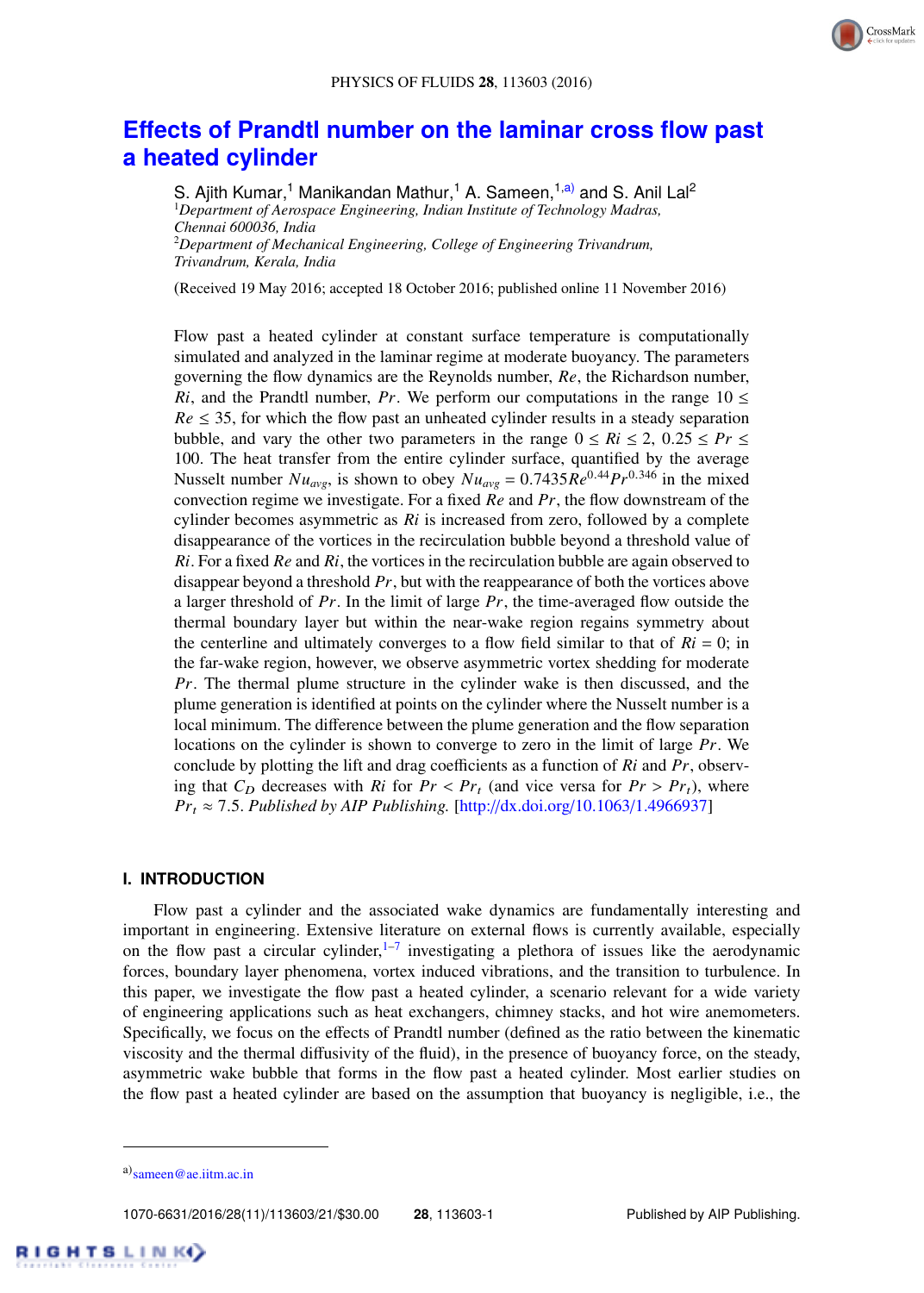Richardson number *Ri*, defined as the ratio of the buoyancy force to the inertia force, is either close to or equal to zero.<sup>8–11</sup> For example, the widely used King's law for the calibration of hot wire anemometers assumes negligible buoyancy. Flow control strategies that use heating or cooling a surface also assume negligible buoyancy. $8$  The literature discussed here, however, pertains mostly to the work which included buoyancy force in the analysis.

Studies on thermal convection flows with finite *Ri* have been pioneered by Gebhart *et al.*<sup>12</sup> and Gebhart and Pera.<sup>13</sup> An experimental study by Oosthuizen and Madan<sup>14</sup> on the vortex shedding regime of air flow past a heated cylinder in various configurations (such as horizontal cylinder, and vertical cylinder) concluded that pure forced convection occurs for *Ri* < 0.53. Fand and Keswani<sup>15</sup> performed further experiments in water (again in the vortex shedding regime) to classify the flow past a heated cylinder into four regimes based on the nature of convection occurring on the cylinder surface. The regimes, in terms of the Richardson number *Ri*, are as follows: (1)  $Ri$  < 0.5: pure forced convection, (2)  $0.5 < Ri$  < 2: forced convection dominates natural convection, (3)  $2 < Ri < 40$ : natural convection dominates forced convection, and (4)  $Ri > 40$ : pure natural convection. Vilimpoq *et al*. <sup>16</sup> found that the Prandtl number of the fluid shifts the demarcation of these regimes dramatically. Co-existence of the viscous and thermal boundary layers and their mutual interaction are so critical that it leads to a migration of the different flow regimes to larger or smaller values of *Ri* at different values of *Pr*.

Most studies that include cylinder surface heating perform their investigations in the unsteady, vortex-shedding regime. Various experimental and computational studies at values of *Re* well above 50 ( $Re \approx 47$  is when vortex shedding is initiated in the flow past an unheated cylinder) have highlighted the role of the Richardson number in the asymmetry that occurs between the upper and lower shed vortices upon heating the cylinder.<sup>17–19</sup> The effects of Prandtl number variation are, however, not discussed in these studies where the Richardson number is finite. On the other hand, the effects of Prandtl number on the forced convection regime, i.e., in the limit of  $Ri = 0$  and  $Re$  again being well above 50, have been previously discussed,<sup>20–22</sup> identifying *Re* and *Pr* as the influencing factors for the average Nusselt number, Nu*avg*. In this paper, we focus on the Prandtl number effects in the steady regime, i.e., *Re* well below 47 and values of *Ri* that extend from the forced to mixed convection regimes.

The values of *Pr* and *Ri* that are considered in the existing literature are shown in Table I, where only those studies with  $Re \leq 100$  are shown. One of the earliest experiments to come up with a heat transfer correlation with *Re* was performed by Collis and Williams.<sup>8</sup> The resulting Nusselt number expression as a power law in terms of *Re* is, however, valid only in the forced convection regime as is the case in the numerical studies of Dennis and Chang<sup>3</sup> and Dennis *et al.*<sup>10</sup> Other numerical studies<sup>9</sup> assumed zero buoyancy too, performing investigations at a fixed Prandtl number of 0.72. Lange *et al*. <sup>26</sup> included property variation due to the temperature in their computation of crossflow past a heated cylinder of micron sized diameter. Wang *et al.<sup>27</sup>* Wang and Travnicek<sup>28</sup> suggested a new representation of temperature called effective temperature while discussing a heat transfer correlation, with both the studies being for a fixed  $Pr = 0.7$ . Biswas and Sarkar<sup>32</sup> computed the flow past a heated cylinder at low *Re* and fixed *Pr* with free slip boundary conditions at the top and bottom boundaries of the computational domain. The free slip boundary conditions resulted in a recirculating bubble at the top boundary in the presence of buoyancy.

In the list of studies shown in Table I, Prandtl number variation is considered only by Refs. 10, 16, and 31. The studies by Dennis *et al*. <sup>10</sup> and Bharti *et al*., <sup>31</sup> however, assume that there is no coupling between the momentum and energy equations, i.e.,  $Ri = 0$ . The flow as well as the heat transfer behavior in this forced convection regime  $(Ri = 0)$  cannot be simply extended to the regime of mixed convection, adding to the motivation for our studies presented in this paper. The experimental study by Vilimpoq *et al*. <sup>16</sup> does present results for *Ri* > 0 and varying *Pr*.

Vilimpoq *et al*.<sup>16</sup> performed holographic interferometry measurements to obtain the isotherms and consequently quantify the Nusselt number variation on the cylinder surface. Based on their empirical data, they obtain a correlation that describes the variation of the average Nusselt number as a function of the Reynolds and Prandtl numbers in the range  $5 \leq Re \leq 64$  and  $Ri \leq 0.5$ , estimating that 90% of the experimental data fall within 10% of the estimated correlation. In the present paper, we perform a quantitative comparison of the Nusselt number distribution with the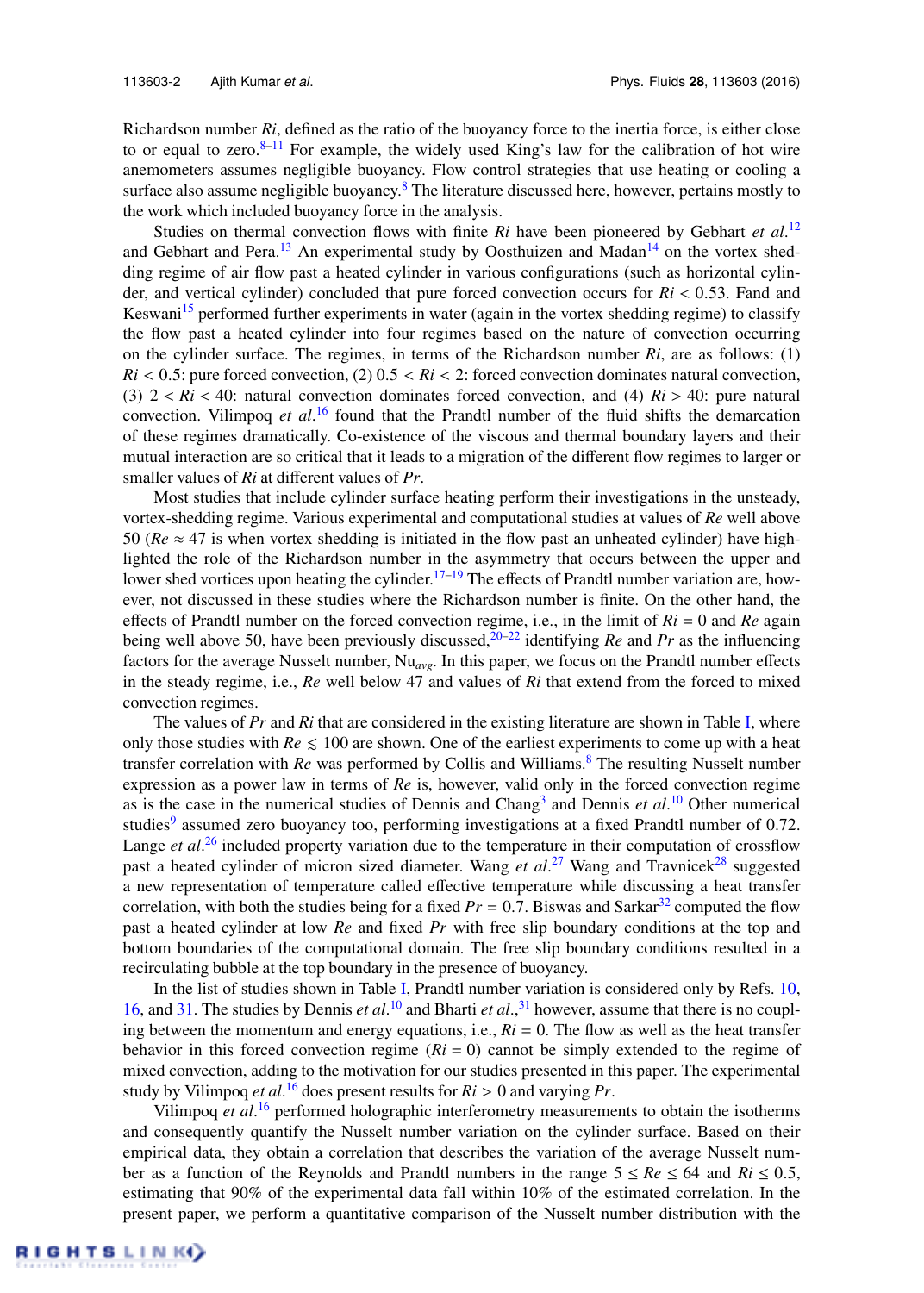TABLE I. The range of values of *Re*, *Ri*, and *Pr* considered in the earlier studies on the flow past a heated circular cylinder in cross flow (free stream flow direction orthogonal to the buoyancy force direction). "Comp." and "Expt." refer to computational and experimental studies, respectively. Dash indicates missing parameters in the original reference.

| Reference                             | Re              | Ri            | Pr               | Comp./Expt. |
|---------------------------------------|-----------------|---------------|------------------|-------------|
| Collis and Williams <sup>8</sup>      | $0.01 - 140$    | .             | 0.71             | Expt.       |
| Acrivos et al. <sup>23</sup>          | 25-180          | $\Omega$      | 0.71             | Expt.       |
| Dennis et al. <sup>10</sup>           | $0.01 - 40$     | $\Omega$      | $0.73 - 2^{15a}$ | Comp.       |
| Dennis and Chang <sup>3</sup>         | $5 - 100$       | $\theta$      | .                | Comp.       |
| Fand and Keswani <sup>15</sup>        | $0 - 160^a$     | $0 - 40$      | 7                | Expt.       |
| Lee <i>et al.</i> <sup>24</sup>       | $5 - 100$       | $0 - 4$       | 0.72             | Comp.       |
| Jafroudi and Yang <sup>9</sup>        | $1-40$          | $\ddotsc$     | 0.72             | Comp.       |
| Vilimpoq et al. <sup>16</sup>         | $0.002 - 64$    | $0.001 - 4.4$ | 5.5-27 000       | Expt.       |
| Dumouchel <i>et al.</i> <sup>25</sup> | 30-120          | < 0.12        | 0.7 <sup>a</sup> | Expt.       |
| Lange et al. $26$                     | $10^{-4} - 200$ | $0^a$         | 0.7              | Comp.       |
| Wang et al. $27$                      | $50 - 160^a$    | < 0.02        | 0.71             | Expt.       |
| Wang and Travnicek <sup>28</sup>      | $5 - 163$       | $\leq 5$      | 0.7              | Expt.       |
| Shi et al. $^{29}$                    | $0.001 - 170$   | $\ddotsc$     | 0.714            | Comp.       |
| Wu et al. $30$                        | < 280           | $\Omega$      | .                | Both        |
| Bharti et al. <sup>31</sup>           | $10 - 45$       | $\theta$      | $0.7 - 400$      | Comp.       |
| Biswas and Sarkar <sup>32</sup>       | $10-45$         | $1 - 2$       | 0.7              | Comp.       |
| Sen et al. <sup>7</sup>               | $6 - 40$        | $\Omega$      | 0.71             | Comp.       |
| <b>Present</b>                        | $\leq$ 35       | $0-2$         | $0.25 - 100$     | Comp.       |

<sup>a</sup>Indicates inferred values from the original papers. The boldface values indicate the present work.

experimental results of Vilimpoq *et al.*<sup>16</sup> for specific values of the parameters, and proceed to perform a more detailed systematic study of the isotherms for various *Ri* and *Pr*. We also estimate a more accurate correlation for the average Nusselt number that is valid over a wider range of *Ri*. Furthermore, to the best of our knowledge, no previous study has investigated the dependence of the wake structure, flow pattern, and the aerodynamic force coefficients as a function of the Prandtl number for  $Ri > 0$ .

In this paper, the effects of Prandtl number in the low Reynolds number ( $Re \leq 35$ ) regime, where the flow past an unheated cylinder is steady, are discussed for cases with non-zero *Ri*. The numerical formulation is described in Section II. The variation of the Nusselt number as a function of *Re*, *Pr*, and *Ri* is discussed in Section III A. The dramatic changes in the wake behind the cylinder with a change in the Prandtl number are discussed in Section III B. Plume generation, flow separation, and the corresponding consequences for the heat transfer are discussed in Section III C. We investigate the variation of the aerodynamic force coefficients in Section III D, followed by a summary of all the results and the corresponding conclusions in Section IV.

#### **II. NUMERICAL FORMULATION**

The incompressible mass conservation, Navier-Stokes, and energy equations in a twodimensional Cartesian co-ordinate system form the governing equations of the flow. The buoyancydriven flow from a heated cylindrical surface, whose temperature is held constant, interacts with the laminar mean flow to yield mixed convection conditions. The dimensionless forms of the conservation equations for mass, momentum, and energy with the Boussinesq approximation are

$$
\frac{\partial u}{\partial x} + \frac{\partial v}{\partial y} = 0,\tag{1}
$$

$$
\frac{\partial u}{\partial t} + u \frac{\partial u}{\partial x} + v \frac{\partial u}{\partial y} = -\frac{\partial p}{\partial x} + \frac{1}{Re} \left( \frac{\partial^2 u}{\partial x^2} + \frac{\partial^2 u}{\partial y^2} \right),\tag{2}
$$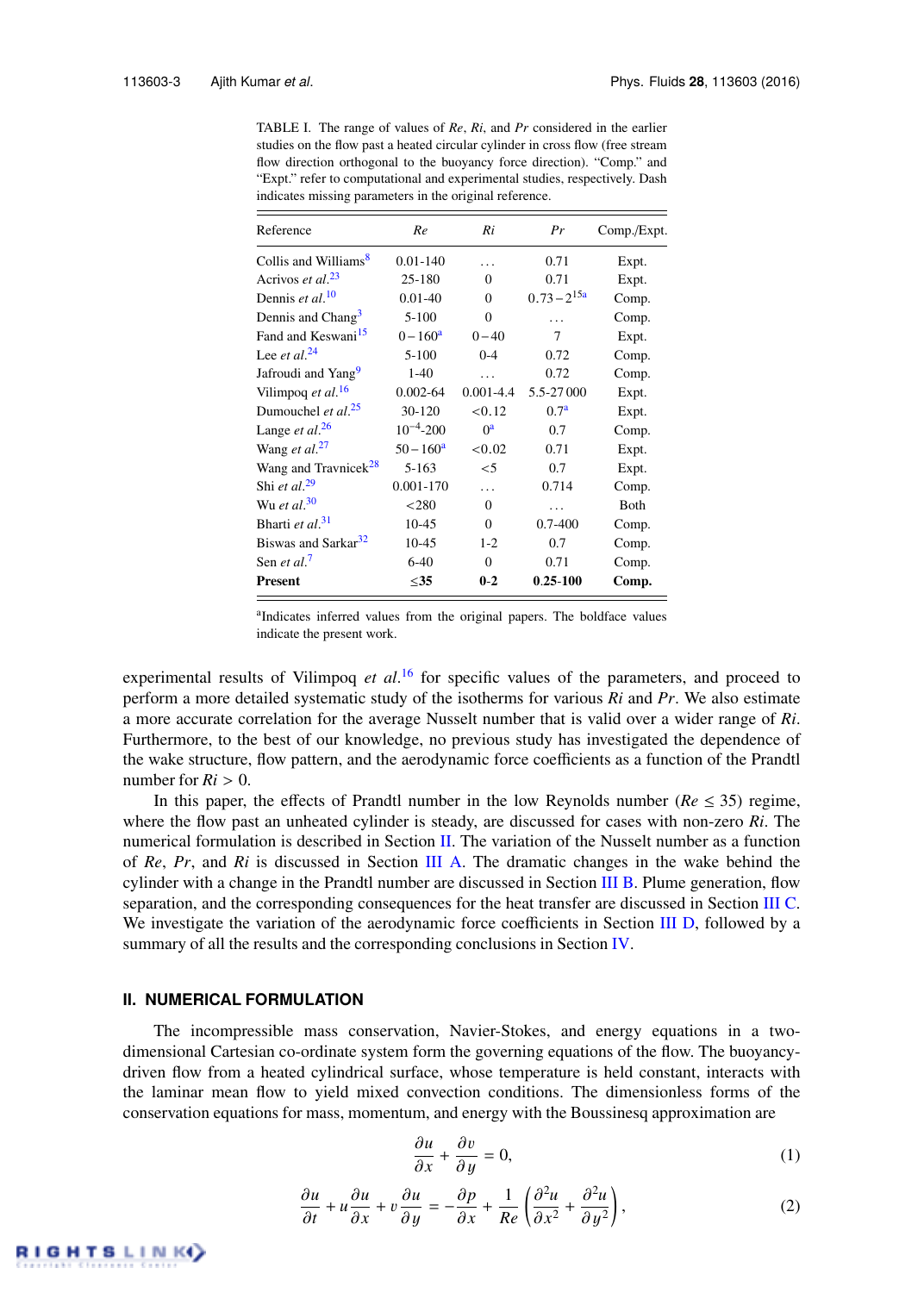$$
\frac{\partial v}{\partial t} + u \frac{\partial v}{\partial x} + v \frac{\partial v}{\partial y} = -\frac{\partial p}{\partial y} + \frac{1}{Re} \left( \frac{\partial^2 v}{\partial x^2} + \frac{\partial^2 v}{\partial y^2} \right) + RiT,\tag{3}
$$

$$
\frac{\partial T}{\partial t} + u \frac{\partial T}{\partial x} + v \frac{\partial T}{\partial y} = \frac{1}{RePr} \left( \frac{\partial^2 T}{\partial x^2} + \frac{\partial^2 T}{\partial y^2} \right).
$$
 (4)

The non-dimensional horizontal and vertical spatial coordinates *x* and y are obtained using the cylinder diameter  $D$  as the length scale. The corresponding non-dimensional velocity components *u* and *v* are obtained using the horizontal free stream velocity  $U_0$  as the velocity scale. The non-dimensional temperature *T* is defined as  $T = (T_d - T_0)/(T_w - T_0)$ , where  $T_d$  is the dimensional temperature,  $T_0$  the constant free stream temperature, and  $T_w$  the constant cylinder wall temperature. The pressure is non-dimensionalized with  $\rho_0 U_0^2$  to obtain *p*, with  $\rho_0$  being the fluid density at temperature  $T_0$ . The non-dimensional numbers appearing in Equations (2)-(4) are the Reynolds number *Re*, the Richardson number *Ri*, and the Prandtl number *Pr*, defined as

$$
Re = \frac{U_0 D}{\nu},\tag{5}
$$

$$
Ri = \frac{Gr}{Re^2} = \frac{\beta g \Delta T_d D}{U_0^2},\tag{6}
$$

where  $Gr = \beta g \Delta T_d D^3 / v^2$  is the Grashof number, and

$$
Pr = \frac{v}{\kappa},\tag{7}
$$

with  $g$  being the acceleration due to gravity. The fluid properties are described by the thermal diffusivity  $\kappa$ , the kinematic viscosity  $\nu$ , and the thermal expansion coefficient  $\beta$ , all of which are assumed to be constants. The dimensional temperature difference between the cylinder wall and the freestream is given by  $\Delta T_d = T_w - T_0$ . In this paper,  $R_i = 0$  is interpreted as zero buoyancy.

The boundary conditions for solving Equations  $(1)-(4)$  are shown in Figure 1 and described as follows. The non-dimensional velocity components at the inlet  $(x = -4.5,$  chosen based on the domain independence study discussed later in this section) of the computational domain are  $u = 1.0$ ,  $v = 0.0$ . The temperature boundary conditions are  $T = 0$  at  $x = -4.5$  and  $T = 1$  on the cylinder surface. No-slip and no-normal-flow boundary conditions are imposed on the cylinder wall, i.e.,  $u = v = 0$  at the cylinder surface. The bottom ( $y = -4.5$ ) and top ( $y = 4.5$ ) boundaries are subjected to stress-free conditions, i.e.,  $\partial u/\partial y = \partial v/\partial y = \partial T/\partial y = 0$ . The boundary conditions on the right boundary at  $x = 30$  are  $\frac{\partial u}{\partial x} = \frac{\partial v}{\partial x} = \frac{\partial T}{\partial x} = 0$ .

The governing Equations (1)-(4) in primitive variables  $(u, v, p, T)$  are nonlinear coupled partial differential equations. A projection method is employed for decoupling velocity and pressure. Projection methods are fractional step methods based on the decomposition of velocity field into an intermediate velocity field and the gradient of a scalar field.<sup>33</sup> Fractional step methods integrate the Navier-Stokes equations in time; at each time step, the momentum equation is solved without considering the pressure field to yield an intermediate velocity field that does not satisfy the continuity equation. The pressure Poisson equation is discretized on the control volumes using a central difference scheme. The divergent free velocity components are then obtained by correcting the intermediate velocity using the gradient of pressure.



FIG. 1. A schematic representation of the computational domain and the its boundaries. The cylinder center is at  $(x, y)$  =  $(0, 0)$ .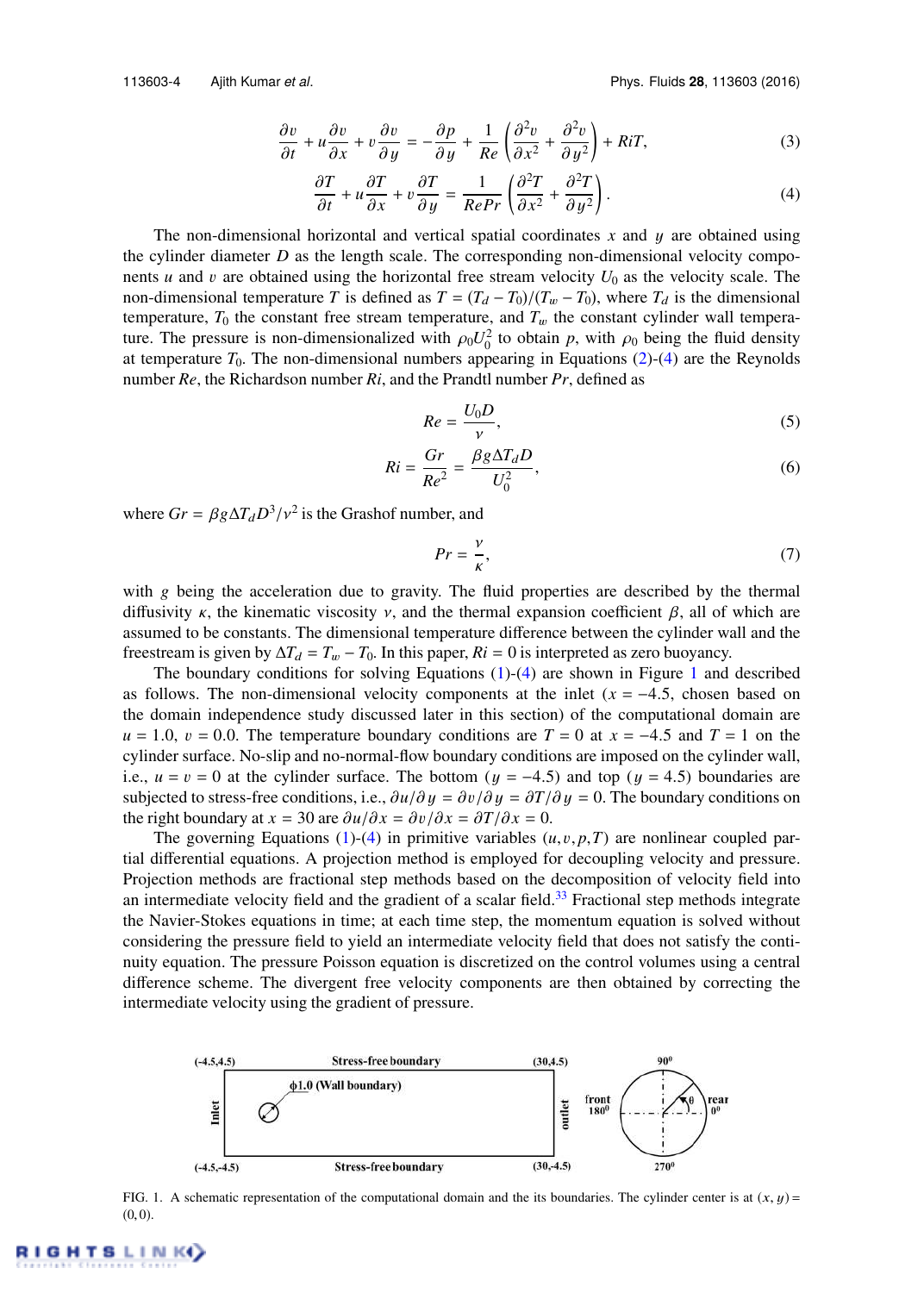The computational domain is divided into quadrilateral cells. Each quadrilateral cell is then divided into two linear triangles and the momentum equations are discretized using the standard Galerkin finite element method on the triangular elements. The velocity components are explicitly evaluated at the nodes of the triangles using the projection method discussed above. The pressure Poisson equation is discretized on each quadrilateral cell using a cell centered finite volume method in which the variation of pressure between nodes is assumed piece-wise linear. The resulting set of simultaneous equations are solved iteratively using the conjugate gradient method to get pressure values at the geometrical centres of the quadrilaterals. Since the velocity components and pressure are evaluated at different points of an element, this approach takes advantage of a staggered grid approach in obtaining stable pressure fields without spurious checkerboard oscillations.<sup>34</sup> The fully explicit method for time integration is subjected to the Courant-Friedrichs-Lewy stability criterion. The computation is continued till the  $L_2$  norms of errors of  $u$ ,  $v$ , and  $T$  at a time step  $m$ , given by

$$
\left[\frac{\sum_{i=0}^{N} (\phi_i^m - \phi_i^{m-1})^2}{\sum_{i=0}^{N} (\phi_i^m)^2}\right]^{1/2},
$$
\n(8)

and is reduced below  $10^{-6}$ , with  $\phi$  denoting *u*, *v*, or *T* and *N* the total number of nodes used in the computation. This criterion for convergence is strictly valid only for steady flows, and we therefore check the temporal evolution of other integral quantities such as the lift and drag coefficients, and the average Nusselt number for flows that converge to an unsteady, oscillatory state. This hybrid finite element-finite volume code has been tested satisfactorily on a number of benchmark problems such as the flow in a lid-driven square cavity, the steady and unsteady regimes in the uniform flow past an unheated circular cylinder, flow in a backward facing step and the natural convection flow in a temperature-driven cavity.<sup>34</sup>

The length and height of the computational domain are selected based on four case studies for which the Strouhal number  $(St = fD/v)$ , where f is the vortex shedding frequency), the lift coefficient  $C_L$  (defined in Equation (9)), and the average Nusselt number (defined in Equation (12)) are compared, as shown in Table II. The time-averaging (denoted by  $\langle \cdot \rangle$ ) for each case is performed over exactly one period of oscillations, which is determined by plotting  $C<sub>L</sub>$  as a function of time. The aerodynamic force coefficients  $C_L$  and  $C_D$  are computed as

$$
C_L = \int_0^{2\pi} \left( -p\sin\theta + \frac{1}{Re}\frac{\partial u_\theta}{\partial r}\cos\theta \right) d\theta, \tag{9}
$$

$$
C_D = \int_0^{2\pi} \left( -p \cos \theta - \frac{1}{Re} \frac{\partial u_\theta}{\partial r} \sin \theta \right) d\theta,
$$
 (10)

where the integral is evaluated on the cylinder surface, and the azimuthal component of velocity is given by  $u_{\theta} = -u \sin \theta + v \cos \theta$ . The comparative study tabulated in Table II for  $Re = 100$ ,  $Ri = 1$ ,  $Pr = 0.7$  shows that the results are independent of the domain size for domains larger than  $34.5D \times 9D$ . Indeed, we have verified this domain independence for larger values of *Pr* also. Figure 1 shows the dimensions of the rectangular computational domain selected for the analyses presented in the rest of this paper. In Table III, we present the results corresponding to four different grids with different number of elements. Based on the computed values of  $C_L$ ,  $St$ , and  $Nu_{avg}$  (defined

TABLE II. Comparison of various time-averaged (indicated by  $\langle \cdot \rangle$ ) quantities for different domain sizes (Re = 100, Ri = 1.0, and  $Pr = 0.7$ .

| Length | Height | Elements | Nodes  | St    | $\langle C_L \rangle$ | $\langle Nu_{ave} \rangle$ | $(C_L - \langle C_L \rangle)^{rms}$ | $(Nu_{\alpha vq} - \langle Nu_{\alpha vq} \rangle)^{rms}$ |
|--------|--------|----------|--------|-------|-----------------------|----------------------------|-------------------------------------|-----------------------------------------------------------|
| 32.5D  | 7D     | 36300    | 36 640 | 0.192 | $-1.283$              | 5.320                      | 0.0012                              | 0.0018                                                    |
| 34.5D  | 9D     | 50 000   | 50.575 | 0.191 | $-1.272$              | 5.385                      | 0.0012                              | 0.0016                                                    |
| 36.5D  | 1D     | 65 200   | 66044  | 0.191 | $-1.272$              | 5.387                      | 0.0011                              | 0.0015                                                    |
| 38.5D  | .3D    | 80 200   | 81314  | 0.191 | $-1.272$              | 5.387                      | 0.001                               | 0.0015                                                    |

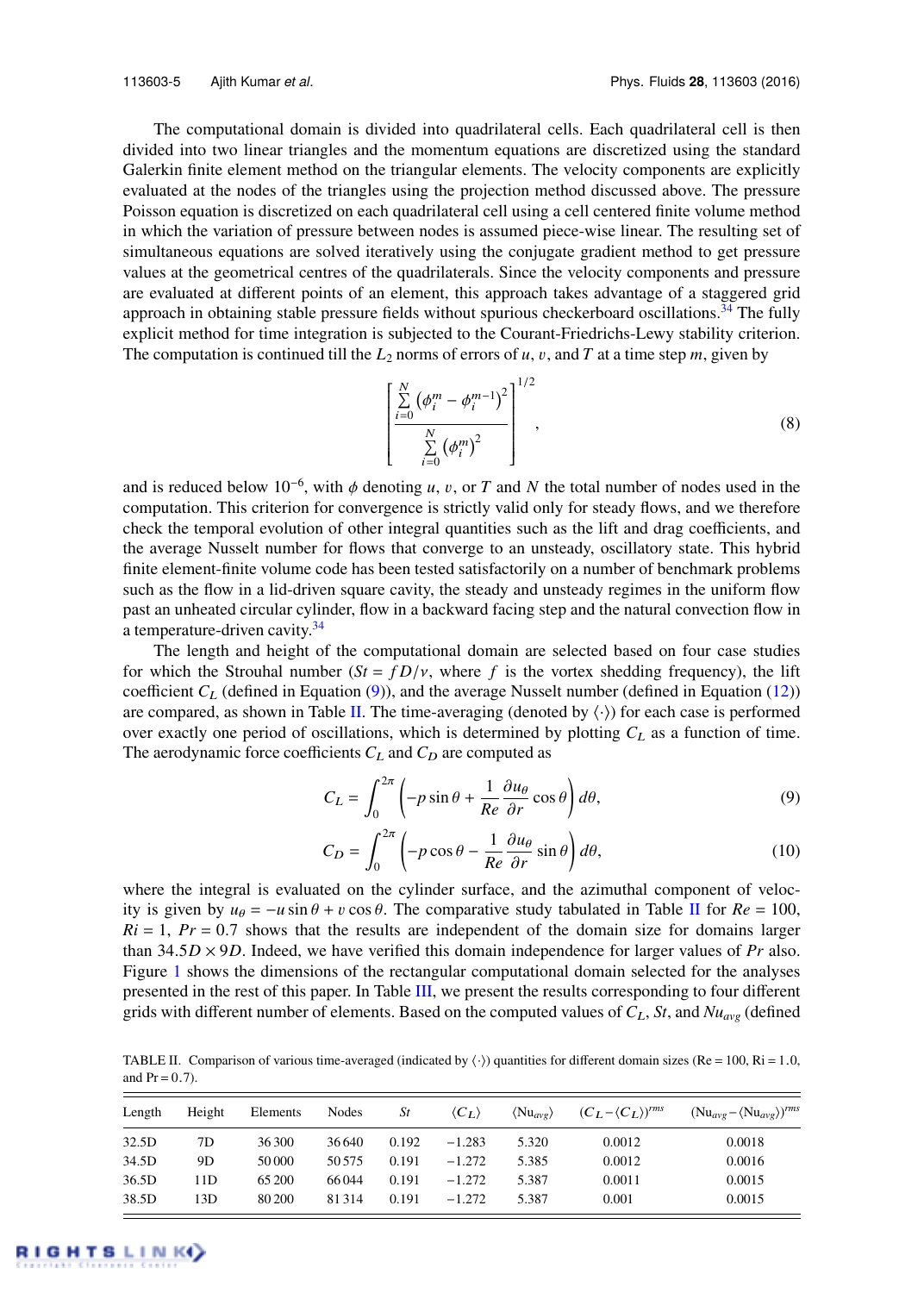| TABLE III. Grid sensitivity study for various time-averaged (indicated by                          |
|----------------------------------------------------------------------------------------------------|
| $\langle \cdot \rangle$ ) quantities (Re = 100, Ri = 1.0, and Pr = 0.7) for a fixed domain size of |
| $34.5D \times 9D$ .                                                                                |
|                                                                                                    |

| Elements | $\langle C_I \rangle$ | St    | $\langle Nu_{avg} \rangle$ |  |
|----------|-----------------------|-------|----------------------------|--|
| 34896    | $-1.294$              | 0.189 | 5.216                      |  |
| 50 000   | $-1.272$              | 0.191 | 5.385                      |  |
| 75024    | $-1.275$              | 0.192 | 5.386                      |  |
| 100 236  | $-1.276$              | 0.192 | 5.385                      |  |

in Equation (12)) for  $Re = 100$ ,  $Ri = 1$ , and  $Pr = 0.7$  using various grid resolutions, we choose to represent the full domain using 50 000 elements for all the results presented in the rest of this paper. As shown in Table IV, we also confirmed that the domain with  $50\,000$  elements is sufficiently fine to describe the large *Pr* flows as well. For all the computations, we ensured that there are at least 8 grid points within both the viscous and the thermal boundary layers.

The heat transfer occurring at the cylinder surface is best described using the relative magnitudes of convection and conduction, quantified by the Nusselt number. The Nusselt number *Nu* is defined as in the work of Verzicco and Camussi,  $35$ 

$$
Nu_{\theta} = -\frac{\partial T}{\partial r}\bigg|_{r=1/2},\tag{11}
$$

where  $r = \sqrt{x^2 + y^2} = 1/2$  denotes the cylinder surface and the subscript  $\theta$  being the polar angle measured from the rear point of the cylinder in the anticlockwise direction, as shown in Figure 1. The average Nusselt number  $Nu_{ave}$  is obtained by integrating  $Nu_{\theta}$  around the entire cylinder surface,

$$
Nu_{avg} = \frac{1}{2\pi} \int_0^{2\pi} Nu_{\theta} d\theta.
$$
 (12)

The average Nusselt number  $Nu_{avg}$  for  $Ri = 0$ ,  $Pr = 0.7$ , and various  $Re$  is compared with the values in the existing literature, as shown in Table V.

It is noteworthy that the various references in Table  $V$  implement different boundary conditions on the outer boundaries of the computational domain, but still reasonably agree with our results for the case of  $Ri = 0$ , i.e., no coupling between the momentum and energy equations. For  $Ri > 0$ , however, the flow field depends sensitively on the specific boundary conditions implemented on the domain boundaries. We validated our code further by computing the vortex shedding frequency in the flow generated using the boundary conditions of Chatterjee, $38$  who implemented no-normal-flow boundary condition ( $v = 0$ ) on the upper and lower boundaries of the domain whose downstream length was 30*D*. Specifically, for  $Re = 35$ ,  $Ri = 0.9$ , and  $Pr = 0.7$ , Chatterjee<sup>38</sup> report  $St = 0.15$ , while our code computes a flow with  $St = 0.146$ . In the rest of this paper, all the results correspond to the boundary conditions described earlier (and shown in Figure 1) in this section, to simulate flows in unbounded domains. In the rest of the paper, we choose to not include the notation  $\langle \cdot \rangle$  in  $N u_{\varphi}$ ,  $N u_{\varphi \varphi}$ ,  $C_L$ , and  $C_D$  since the temporal variations in these quantities are negligible in the regimes we study.

TABLE IV. Grid sensitivity study for various time-averaged (indicated by  $\langle \cdot \rangle$ ) quantities (Re = 25, Ri = 1.0, and Pr = 100) for a fixed domain size of  $34.5D \times 9D$ .

| Elements | $\langle C_L \rangle$ | $\langle C_D \rangle$ | $\langle Nu_{avg} \rangle$ |  |
|----------|-----------------------|-----------------------|----------------------------|--|
| 34896    | 0.37                  | 2.14                  | 14.56                      |  |
| 50 000   | 0.39                  | 2.18                  | 14.74                      |  |
| 75024    | 0.39                  | 2.18                  | 14.74                      |  |
| 100 236  | 0.39                  | 2.18                  | 14.74                      |  |

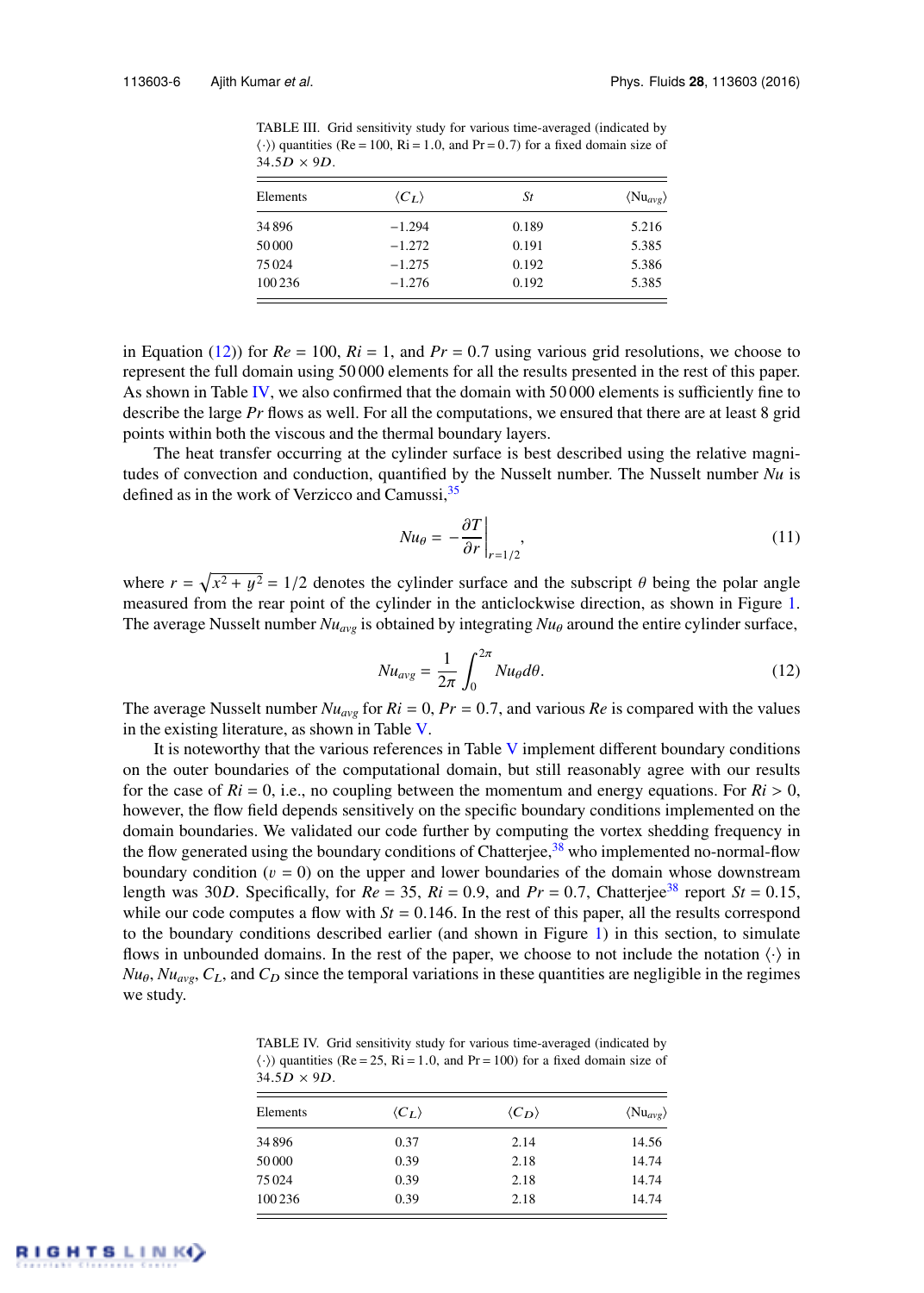TABLE V. Comparison of *Nuavg* from the present computations with the results from the existing literature (the computational schemes used in each of the references are indicated within brackets) for *Ri* = 0 and *Pr* = 0.7.

| Literature                                                | $Re = 10$ | $Re = 20$ | $Re = 40$ |
|-----------------------------------------------------------|-----------|-----------|-----------|
| Dennis et al. <sup>10</sup> (2D finite difference)        | 1.8673    | 2.5216    | 3.4317    |
| Lange <i>et al.</i> $^{26}$ (FVM, simple)                 | 1.8101    | 2.4087    | 3.2805    |
| Sparrow <i>et al.</i> <sup>36</sup> (expt.)               | 1.6026    | 2.2051    | 3.0821    |
| Soares et al. <sup>37</sup> (second-order upwind)         | 1.8600    | 2.4300    | 3.2000    |
| Bharti et al. <sup>31</sup> (semi-implicit finite volume) | 1.8623    | 2.4653    | 3.2825    |
| Present computations (FEM-FVM hybrid)                     | 1.8663    | 2.5039    | 3.3723    |
|                                                           |           |           |           |

#### **III. RESULTS AND DISCUSSIONS**

Computations are performed for the following range of parameters:  $Re \le 35$ ,  $0 \le Ri \le 2$ , and  $0.25 \le Pr \le 100$ . We also include some results for  $Pr = 1000$  wherever necessary, ensuring that the thermal boundary layer always contains at least eight grid points. We recall that  $Re \leq 45$  corresponds to a steady, symmetric wake bubble for  $Ri = 0.6$  Depending on the value of  $Ri$ , the flow around the cylinder and the wake develops an asymmetry about the horizontal axis ( $y = 0$ ). We start by discussing the asymmetry in heat transfer in Sec. III A

#### **A. Effects of Prandtl number on heat transfer**

Most studies on heat transfer in the flow past a heated cylinder assume negligible buoyancy, in which case the temperature is a passive scalar. The Richardson number *Ri*, defined in Equation (6), is a measure of the buoyancy force relative to the inertial force. Small values of *Ri* correspond to a low buoyancy force, whereas at larger *Ri*, the buoyancy force is comparable to the inertial forces, thus resulting in a coupling between the energy equation (4) and the momentum equation (3) through the buoyancy force acting against gravity.

Figure 2 shows the Nusselt number  $(Nu_{\theta})$  distribution around the cylinder for  $Re = 25$  and  $Ri = 1.0$  computed at different Prandtl numbers.  $Nu_{\theta}$  is found to be maximum at the front stagnation point (given by  $\theta = 180^\circ$  in the unheated case  $\Delta T_d = 0$ ) for all *Pr*, decreases to a minimum value



FIG. 2. Nusselt number (*Nu*θ) distribution as a function of θ on the surface of the cylinder for *Re* = 25, *Ri* = 1.00, and different values of *Pr* that are included in the legend.

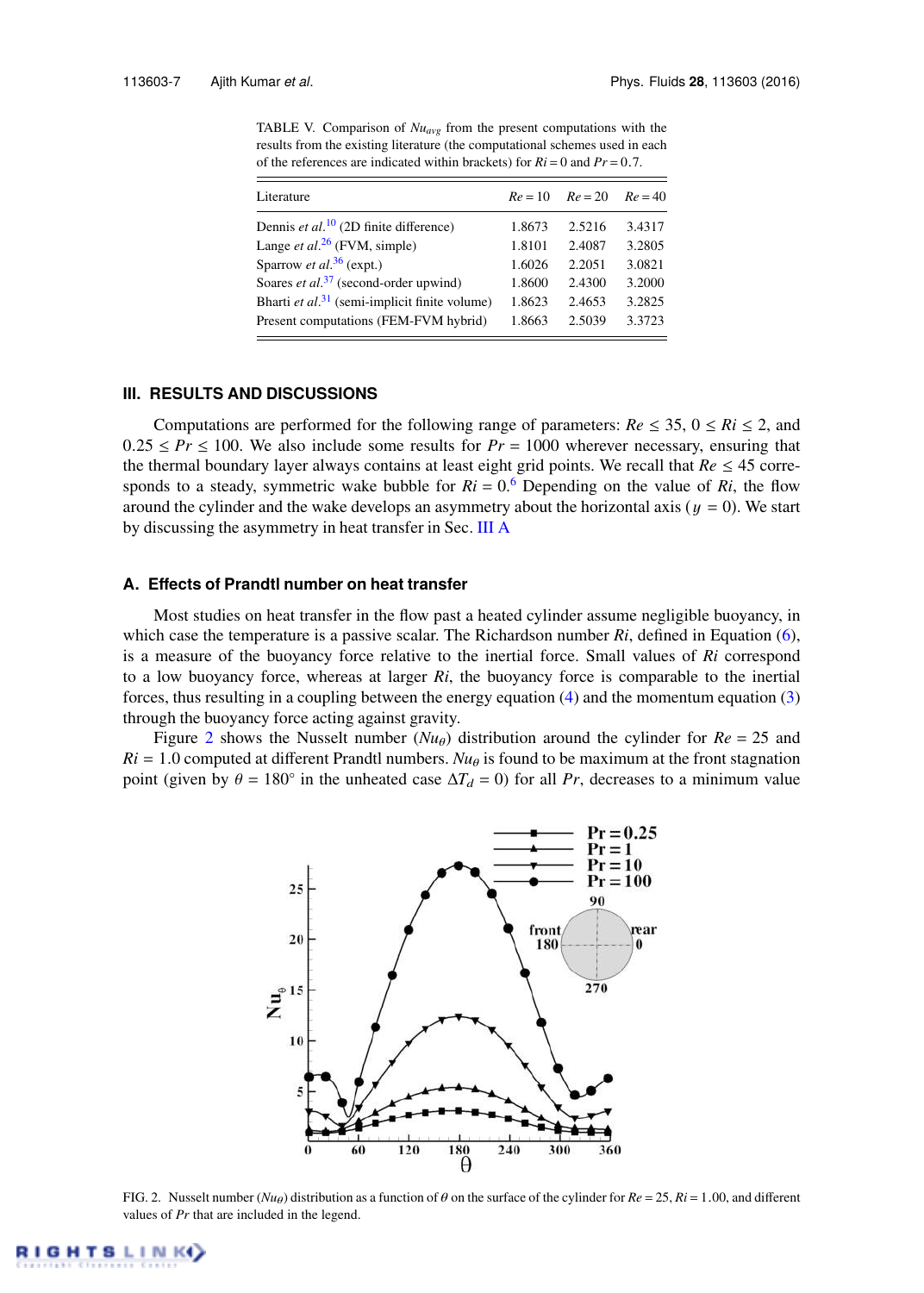near the flow separation points on the lower and upper sides of the cylinder, and then increases to a finite value at the rear end of the cylinder ( $\theta = 360^{\circ}$ ). We note here that the flow separation point and the point where  $Nu_{\theta}$  is minimum differ slightly, which we discuss further in detail in Section III C. The increase in  $Nu_{\theta}$  upon moving towards the rear of the cylinder from the points of flow separation is attributed to the recirculation bubble behind the cylinder. The flow inside the recirculation bubble continuously transfers heat from the cylinder surface to the fluid, thus increasing  $Nu_\theta$ . The front stagnation point has a higher Nusselt number compared to the rear as the oncoming fluid is cold  $(T = 0)$  and hence the temperature gradient normal to the cylinder surface is higher.

We obtain further insights into the Nusselt number variation through temperature contour plots. Figure 3 shows the instantaneous isotherms near the cylinder for various *Ri* and *Pr* at *Re* = 25, with the contour values in all the plots being the same. In Figure 3, the isotherms for  $\text{Ri} = 0.25, 1.25,$  and 1.75 are shown in the left, center, and right columns, respectively. For a fixed *Pr*, the flow behind the



FIG. 3. Instantaneous isotherms for *Re* = 25. Isotherms with the same contour values of T are shown for all the cases. As Pr increases, the thermal boundary layer thickness decreases, while a finite value of *Ri* introduces an asymmetry in the flow.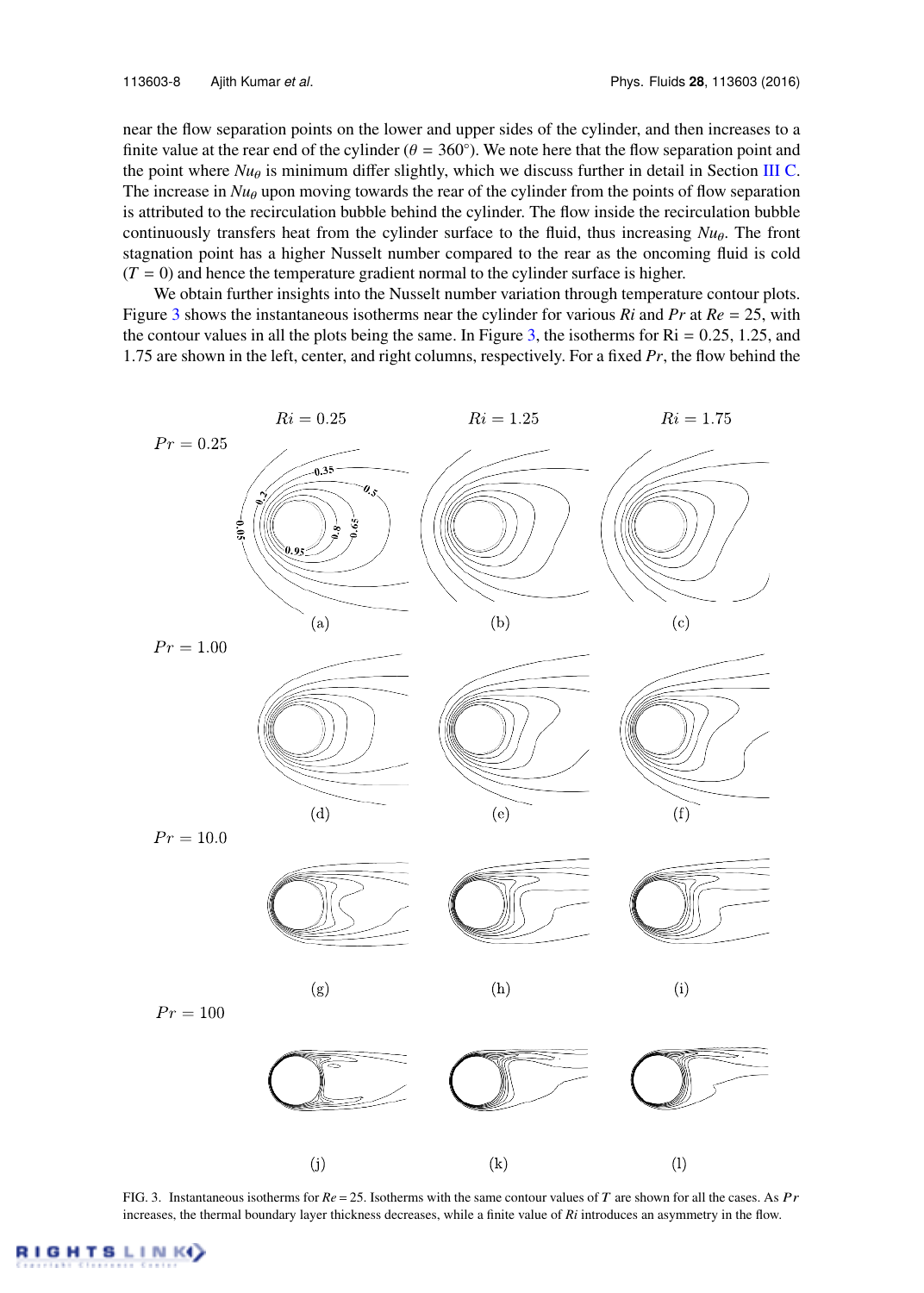

FIG. 4. Variation of  $Nu_{avg}$  with *Pr* for  $Re = 25$  and various *Ri*. A best fit curve obeys  $Nu_{avg} = 3.2 Pr^{1/3}$ .

cylinder shows a clear asymmetry as *Ri* (or buoyancy) increases. High *Pr* flows are characterized by small heat diffusion compared to viscous diffusion. As shown in Figure 3, at large *Pr* the isotherms crowd near the cylinder, thus reducing the thermal boundary layer thickness as compared to small values of  $Pr$ . The increase in  $Nu_{\theta}$  with  $Pr$  shown in Figure 2 is therefore an outcome of the reduced thermal boundary layer thickness or the increase in ∂*T*/∂*r* at the cylinder surface. It is noteworthy that we observe some unsteadiness in the isotherms far from the cylinder for large values of *Ri* and *Pr* in Figure 3. This unsteadiness, though present only far from the cylinder surface and hence induces no unsteadiness in the wall-based quantities like  $Nu$ ,  $C<sub>L</sub>$ , and  $C<sub>D</sub>$ , will be discussed in detail in Section III B.

Figure 4 shows the variation of  $Nu_{avg}$  (Equation (12)) with *Pr* for different *Ri* at  $Re = 25$ .  $Nu_{avg}$ increases with an increase in *Pr* owing to the decrease in the thermal boundary layer thickness and an increase in the associated temperature gradient on the cylinder surface. At low  $Pr ( \leq 10)$ ,  $Nu_{ave}$ is insensitive to changes in *Ri* for the range of *Ri* considered here (0.25  $\leq$  *Ri*  $\leq$  2). As Pr increases, however, the total heat transfer (or *Nuavg*) increases slightly with an increase in *Ri*. The best fit curve in Figure 4 follows  $Nu_{avg} = 3.2Pr^{1/3}$  for  $Re = 25$ . For all other  $Re$  for which we ran computations, the exponent is near  $1/3$ . We now proceed to obtain a correlation similar to the widely used Colburn factor used for the zero buoyancy case ( $j = Nu_{avg}/RePr^{1/3}$ ), by compiling data at different *Re*.

The Colburn heat transfer factor, *j*, is useful to investigate a wide range of forced convection problems with different combinations of *Re* and *Pr*. 21,22,31,39 We define a similar factor for the mixed convection flow within the steady laminar regime. This new factor  $j_{Ri}$  is defined as

$$
j_{Ri} = \frac{Nu_{avg}Ri}{Re^{0.44}Pr^{0.346}}.
$$
\n(13)

The exponents in Equation (13) are obtained by curve fitting of the data from all the computations we performed in the range  $10 \leq Re \leq 35$ ;  $0.05 \leq Ri \leq 2$ ;  $0.25 \leq Pr \leq 100$ . For comparison, we also define

$$
j_v = \frac{Nu_{avg}Ri}{Re^{0.32}Pr^{0.31}},\tag{14}
$$

which is motivated by the correlation  $Nu_{avg} = 1.34 Pr^{0.31} Re^{0.32}$  given by the experimental studies of Ref. 16 in the range  $Ri \leq 0.5$ .

The factor  $j_v$  is plotted against  $Ri$  for various combinations of  $Re$  and  $Pr$  in Figure 5(a). The plot suggests that the correlation of Vilimpoq *et al*.<sup>16</sup> is reasonably valid in the range  $Ri \le 0.5$ though the data exhibit notable deviations from the correlation for *Ri* close to 0.5. More importantly,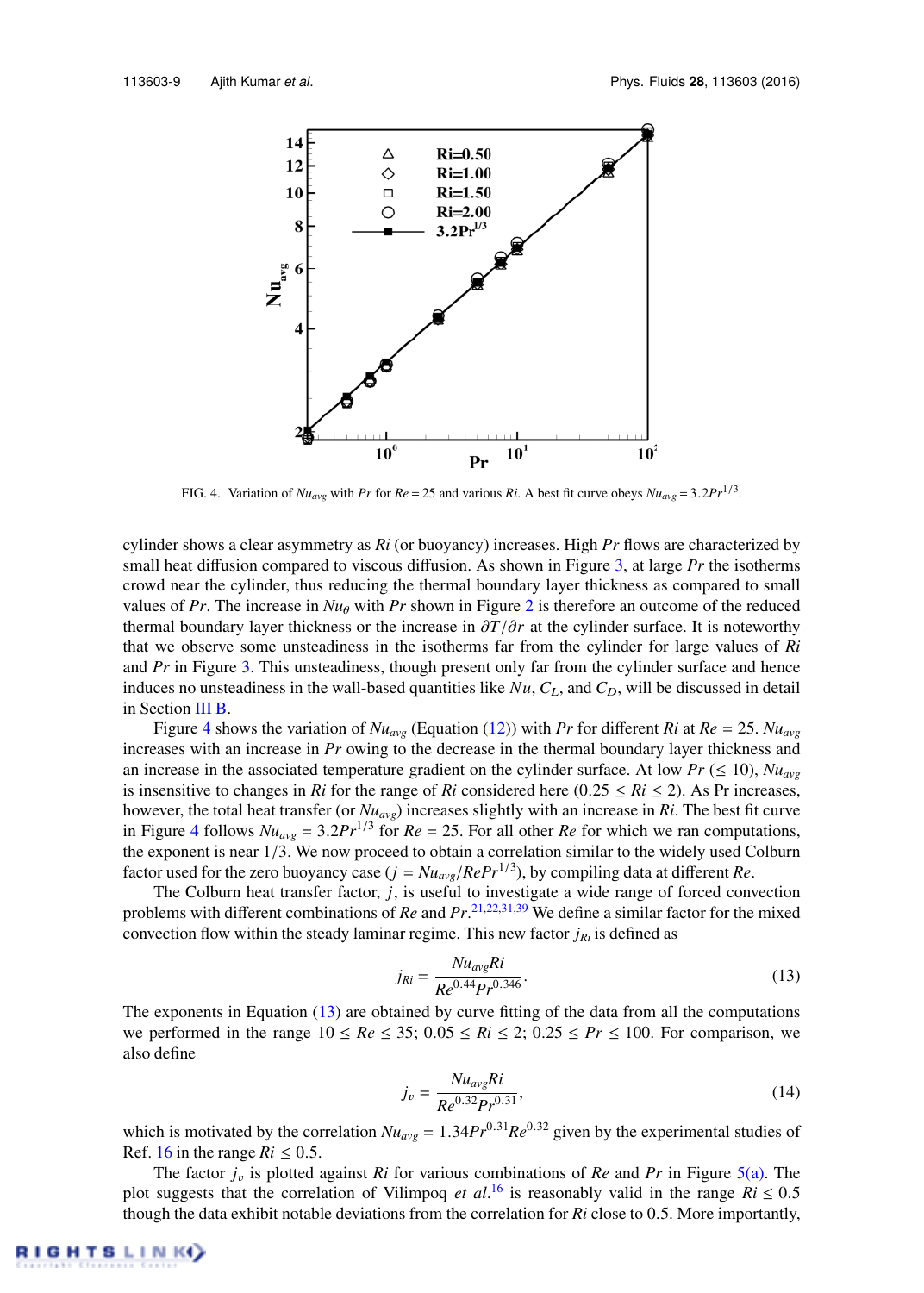

FIG. 5. Variation of (a)  $j_v$  (Equation (14)) and (b)  $j_{Ri}$  (Equation (13)) with *Ri* for various values of *Re* and *Pr*. The best fit straight line in (b) is given by  $j_{Ri} = 0.7435Ri$ .

the deviations of our data from the expression for *Nuavg* given by Ref. 16 are significant for *Ri* larger than 0.5. The factor  $j_{Ri}$  is plotted against *Ri* for all the combinations of *Re* and *Pr* in Figure 5(b). As observed for  $Re = 25$  in Figure 4, an increase in *Pr* increases  $Nu_{avg}$  for other Reynolds numbers as well. The exponent value of 0.346 for *Pr* in Equation (13) (which incorporates data from various *Re*) differs a little from the exponent of 1/3 obtained using the *Re* = 25 data only.

The linear variation of  $j_{Ri}$  with  $Ri$  shown in Figure 5(b) suggests that  $Nu_{avg}$  is weakly affected by changes in *Ri* in the mixed convection regime of the flow past a circular cylinder. It is interesting to note that all the straight line plots in Figure 5(b) obtained for different combinations of *Re* and *Pr* fall on one another with a maximum deviation of less than  $2\%$ . The factor  $j_{Ri}$  thus provides a new, accurate quantification of forced and mixed convection heat transfer (in terms of *Nuavg*) to a wider range of *Re*, *Pr*, and *Ri* within the laminar separated flow regime. The average Nusselt number is therefore given by

$$
Nu_{avg} = 0.7435Re^{0.44}Pr^{0.346}, 10 \le Re \le 35, 0.05 \le Ri \le 2, 0.25 \le Pr \le 100.
$$
 (15)

#### **B. Effects of Prandtl number on the wake structure behind the cylinder**

The flow past an unheated circular cylinder ( $\Delta T_d = 0$ ) in the low Reynolds number regime  $(6 < Re < 47)$  results in a steady wake region behind the cylinder consisting of a pair of counterrotating vortices attached to the cylinder.<sup>6</sup> The steady recirculation bubble, consisting of the two counter-rotating vortices that elongate as *Re* is increased, remains symmetric about the horizontal line passing through the centre of the cylinder, as shown in Figure  $6(a)$ , which is plotted for  $Re = 25$ ,  $Ri = 0$ , and  $Pr = 0.25$ . We recall that, for  $Ri = 0$ , the velocity field is independent of  $Pr$ and is the same as that for  $\Delta T_d = 0$ , whereas the temperature field is strongly dependent on *Pr*.

To investigate the changes induced by introducing buoyancy, we plot the streamlines for *Re* = 25,  $Ri = 0.25$ , and  $Pr = 0.25$  in Figure 6(b). Unlike the scenario for  $Ri = 0$  shown in Figure 6(a), the recirculation bubble in Figure  $6(b)$  is not symmetric about the *x*-axis. For  $Ri = 0.25$  and  $Pr = 0.25$ , the clockwise and anti-clockwise vortices have moved downstream and upstream, respectively, from their locations for  $Ri = 0$ . The front stagnation point shifts from 180° for  $Ri = 0^{\circ} - 172^{\circ}$  for  $Ri = 0.25$ and  $Pr = 0.25$ . The changes in the flow pattern with variations in *Ri* and *Pr* are explained in more detail using Figure 7.

Instantaneous streamlines for a representative Reynolds number of *Re* = 25, which corresponds to a steady recirculation zone for  $Ri = 0$ , are shown in Figure 7. In Figure 7, *Pr* varies from 0.25 in the top row to 100 in the bottom row whereas *Ri* is 0.25, 1.25, and 1.75 in the left, middle, and right columns, respectively. For  $Pr = 0.25$ , (Figures 7(a)–7(c)), there is a strong loss in symmetry (about the *x*-axis) as *Ri* is increased, with strongly skewed vortices observed in the separation bubble for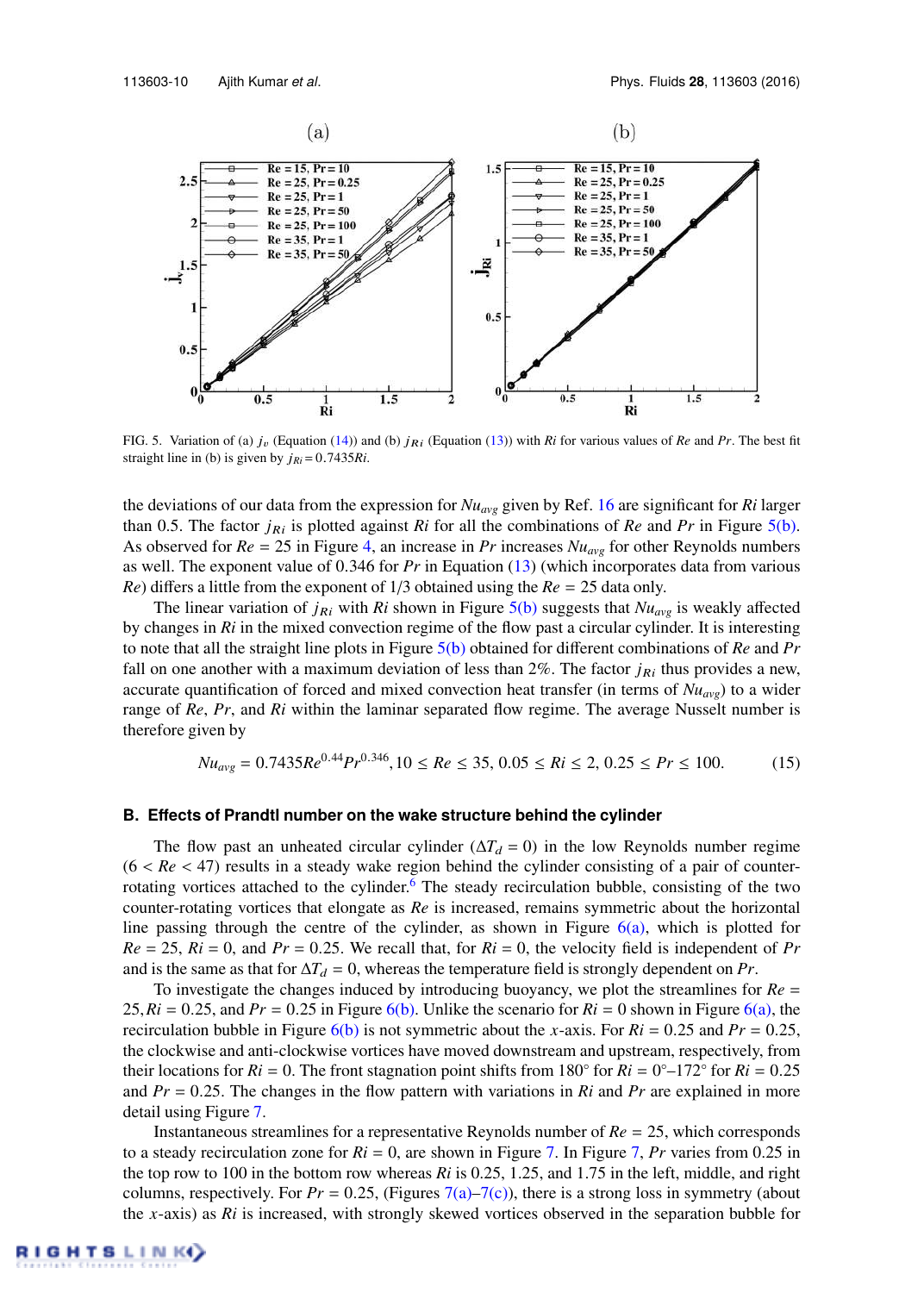

FIG. 6. Streamlines for *Re* = 25, *Pr* = 0.25 and (a) *Ri* = 0.0, (b) *Ri* = 0.25.

 $Ri = 1.25$  and  $Ri = 1.75$ . The clockwise vortex in the top part of the separation bubble is detached from the cylinder for  $Ri = 0.25$ , and then continues to move downstream and get elongated in the *x*-direction as *Ri* is increased to larger values. The anti-clockwise vortex in the bottom part of the separation bubble, however, remains attached to the cylinder for all *Ri* but decreases dramatically in size as *Ri* is increased. The same qualitative changes are observed in the flow pattern with an increase in *Ri* for  $Pr = 1$  and  $Pr = 10$ , but with the vortices completely disappearing for  $Ri = 1.25$ ,  $Pr = 10$  (Figure 7(h)). Based on the results for  $Pr = 0.25$ , 1, and 10, we conclude that the value of *Ri* at which the vortices disappear is smaller for larger *Pr*.

In Figure 7, a part of the mean flow is clearly seen to flow between the top and bottom vortices (Figures 7(a) and 7(d), for example). For  $Ri = 0$ , there is no flow between the counter rotating vortices in the recirculation bubble. A part of the free stream flow entering between the two vortices is seen in this context as inducing an extra clockwise spin to the detached vortex, creating a movement downstream. At high *Ri*, the net buoyancy force is larger and the flow around the cylinder tends to move upwards. The resultant of this upward velocity and the mean flow velocity disturbs the symmetry in such a way that the upper vortex is pushed further downstream, while the lower is reduced in size. At sufficiently high *Ri*, the recirculation bubble extinguishes completely, with the disappearance of both the bottom and top vortices, as seen in Figure  $7(h)$ .

For  $Pr = 50$ , as shown in the Figures  $7(j)$ -7(1), increasing *Ri* after the disappearance of the two vortices results in the regeneration of the clockwise top vortex; the regeneration is faintly seen in Figure  $7(k)$ , and more clearly visible in Figure  $7(1)$ . The various stages leading to the disappearance of vortices seem to occur between  $Ri = 0.25$  and  $Ri = 1.25$  for  $Pr = 100$ , with the reemergence of the top vortex clearly observed at  $Ri = 1.25$  itself (Figures 7(m)-7(o)).

Figures 7(b), 7(e), 7(h), 7(k), and 7(n) show the streamlines in and around the recirculation bubble for  $Pr = 0.25, 1, 10, 50$ , and 100, respectively with  $Re = 25$  and  $Ri = 1.25$ . As Pr is increased, we observe the disappearance of the skewed vortices that are seen at *Pr* = 0.25, followed by the reemergence of the top vortex at large  $Pr$ . Increasing  $Pr$  even further to  $Pr = 1000$ , we observe the reappearance of the bottom vortex also, as shown in Figure 8. In summary, the asymmetric flow field created due to buoyancy seems to be brought back to a symmetric time-averaged flow field by increasing *Pr* to large enough values, an aspect we proceed to investigate further in detail.

As confirmed by the more crowded isotherms around the cylinder for larger *Pr* in Figure 3, the thermal boundary layer thickness decreases with an increase in *Pr*. In the limit of large *Pr*, strong temperature gradients are restricted to a very thin thermal boundary layer around the cylinder. We recall that the boundary condition at the cylinder surface is always isothermal with  $T = 1$  as discussed in Section II. To investigate the effects of increasing *Pr* on the near-wake velocity field, in Figure 9, the time-averaged horizontal velocity component *u* at locations  $x = 1$  and  $x = 2$  (marked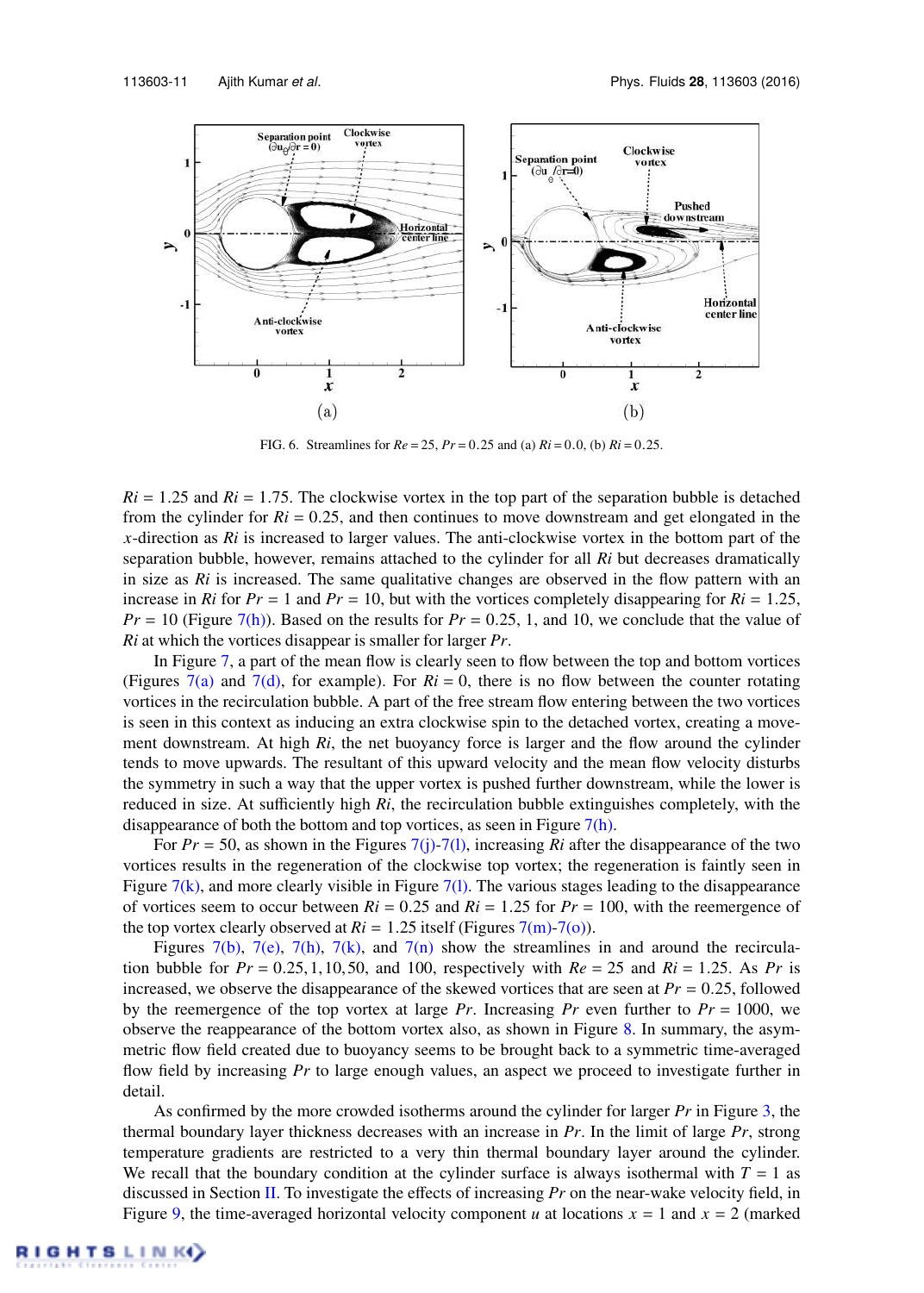

FIG. 7. Instantaneous streamlines for *Re* = 25 and various combinations of *Ri* and *Pr*. The two vertical dashed lines in the plot for *Ri* = 0.25 and *Pr* = 100 correspond to the locations at which velocity profiles are plotted in Figure 9.

as dotted lines in Figure  $7(m)$ ) is plotted against the vertical coordinate y for various *Pr* at  $Re = 25$ and  $Ri = 2$ . The time-averaged velocity profiles at these two different locations tend to converge to the *Ri* = 0 profile (and hence regain symmetry) at large *Pr*.

Upon further investigation of the  $Re = 25$ ,  $Ri = 1.25$  case, we observed that the pressure field on the cylinder surface does not converge to the  $Ri = 0$  case as  $Pr \rightarrow \infty$ . Specifically, at  $Pr = 10^3$ , we find the pressure and pressure gradients on the cylinder to be notably different from those at  $Ri = 0$ , thus suggesting that while the symmetry about the centerline is regained as  $Pr \rightarrow \infty$ , the flow field does not exactly converge to the *Ri* = 0 scenario. We recall that an increase in *Pr* makes the energy equation (4) convection-dominant, whereas an increase in *Ri* strengthens the coupling between the momentum and energy equations. Therefore, a simultaneous increase of *Ri* and *Pr* is intuitively expected to increase the likelihood of instabilities and subsequently vortex shedding.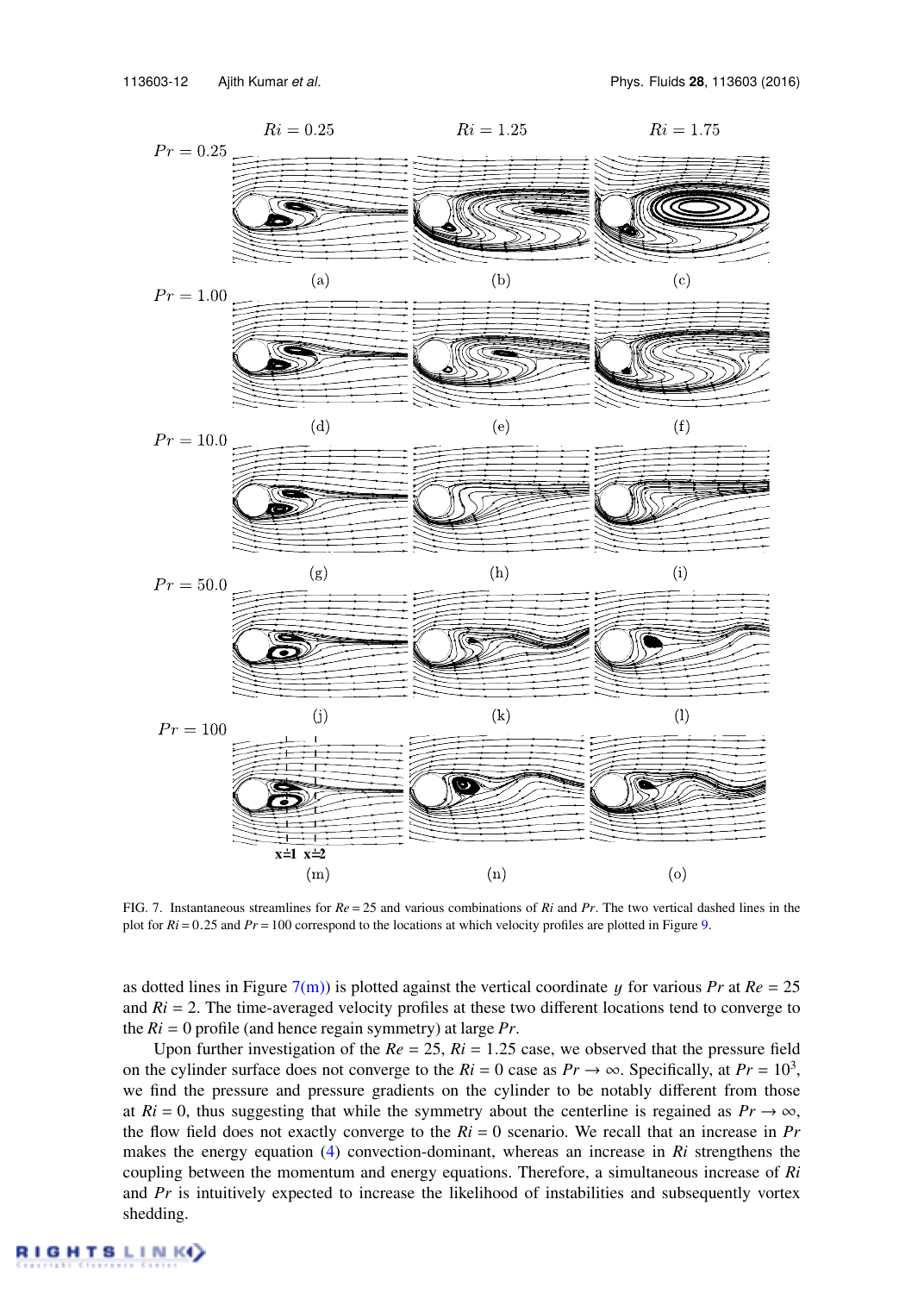

FIG. 8. Instantaneous streamlines for *Re* = 25, *Ri* = 1.25 and *Pr* = 1000. The reappearance of the anticlockwise vortex below the x-axis for large *Pr* is consistent with our conjecture that time-averaged near-wake region behind the cylinder tends to regain symmetry as  $Pr \rightarrow \infty$ .

An outstanding feature of the flow fields at relatively large values of *Ri* and *Pr* is their unsteadiness in regions far from the cylinder, in Figures  $7(1)$  and  $7(0)$  for example. Plotting the streamlines as a function of time for  $Ri = 1.75$ ,  $Pr = 100$ , we find that the streamlines far from the cylinder oscillate in time, and the vortex near the cylinder shrinks and enlarges periodically. To investigate whether vortex shedding occurs in these unsteady scenarios, we plot snapshots of the vorticity field in Figure 10. For  $Ri = 1.25$ , while the vorticity fields for  $Pr = 0.25$  and  $Pr = 1$  show continuously varying asymmetric patches of positive and negative vorticities, at *Pr* = 5 we observe a series of isolated patches of negative vorticity in the upper half-plane. Indeed, plotting the vorticity field as a function of time for  $Ri = 1.25$ ,  $Pr = 5$  shows vortex shedding-like features, but with the shedding initiated far from the cylinder and seemingly only in the upper half-plane. As *Pr* is increased further, as shown in Figures  $10(g)$  and  $10(i)$ , the vortex shedding becomes more distinct, with the upward deflection of the vortex street being reduced. Finally, at large  $Pr$ , as shown in Figures  $10(k)$  and



FIG. 9. Time-averaged horizontal velocity profiles at locations (a)  $x = 1$  and (b)  $x = 2$  (indicated in Figure 7(m)) for  $Re = 25$ ,  $Ri = 2$ , and various *Pr*. The solid curve corresponds to the unheated case at  $Re = 25$ . The profiles for  $Ri = 2$  tend towards the profile at *Ri* = 0 as *Pr* is increased.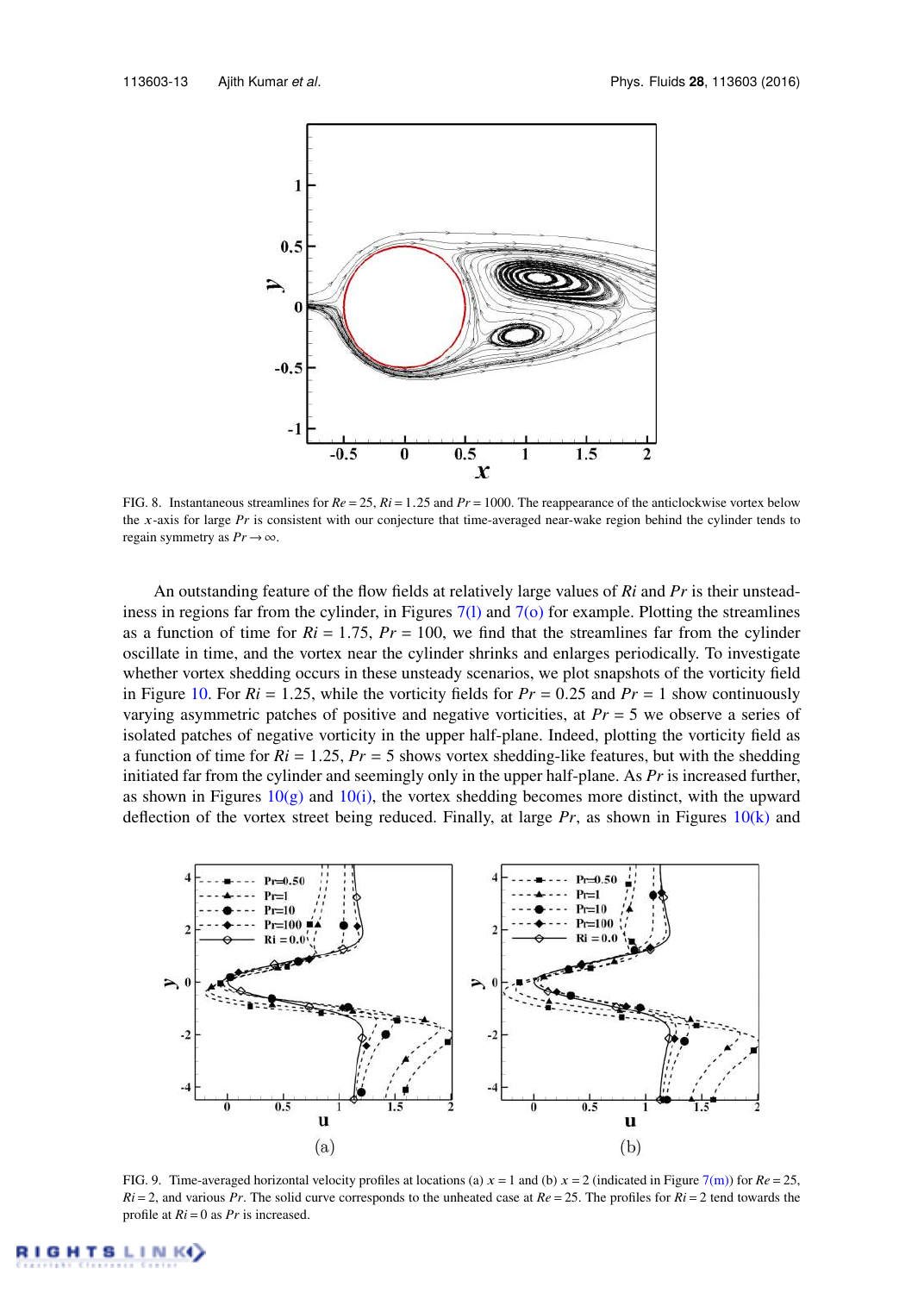

FIG. 10. Snapshots of vorticity field for *Re* = 25 and various combinations of *Ri* and *Pr*. The black dots in each of the figures indicate the spatial locations at which corresponding time series are plotted in Figure 11.

 $10(m)$ , the vortex shedding is suppressed, with the flow field regaining symmetry about the centreline. At larger *Ri*, as shown in the right column of Figure 10, we observe a similar progression of events as *Pr* is increased, but with a smaller *Pr* at which vortex shedding is initiated, and a larger *Pr* at which it is seemingly suppressed.

To probe the nature of the flow unsteadiness far from the cylinder, we plot (in Figure 11) representative time series of  $u$  for all the cases shown in Figure 10. The spatial locations, specifically chosen to be in regions where vortex shedding occurs, corresponding to the various time series are indicated by black dots in Figure 10. For  $Ri = 1.25$ , as shown in the left column of Figure 11, the flow is steady at  $Pr = 0.25$ , then becomes unsteady with a near-sinusoidal behaviour at  $Pr = 1$ , and progressively becomes more non-sinusoidal with an increase in *Pr*. For all *Pr* except *Pr* = 0.25, we observe the presence of a dominant frequency in the power spectra, and higher harmonics (integer multiples of the dominant frequency) that become relatively stronger as *Pr* is increased. A qualitatively similar evolution of the time series (and power spectra) with *Pr* is observed for *Ri* = 1.75, but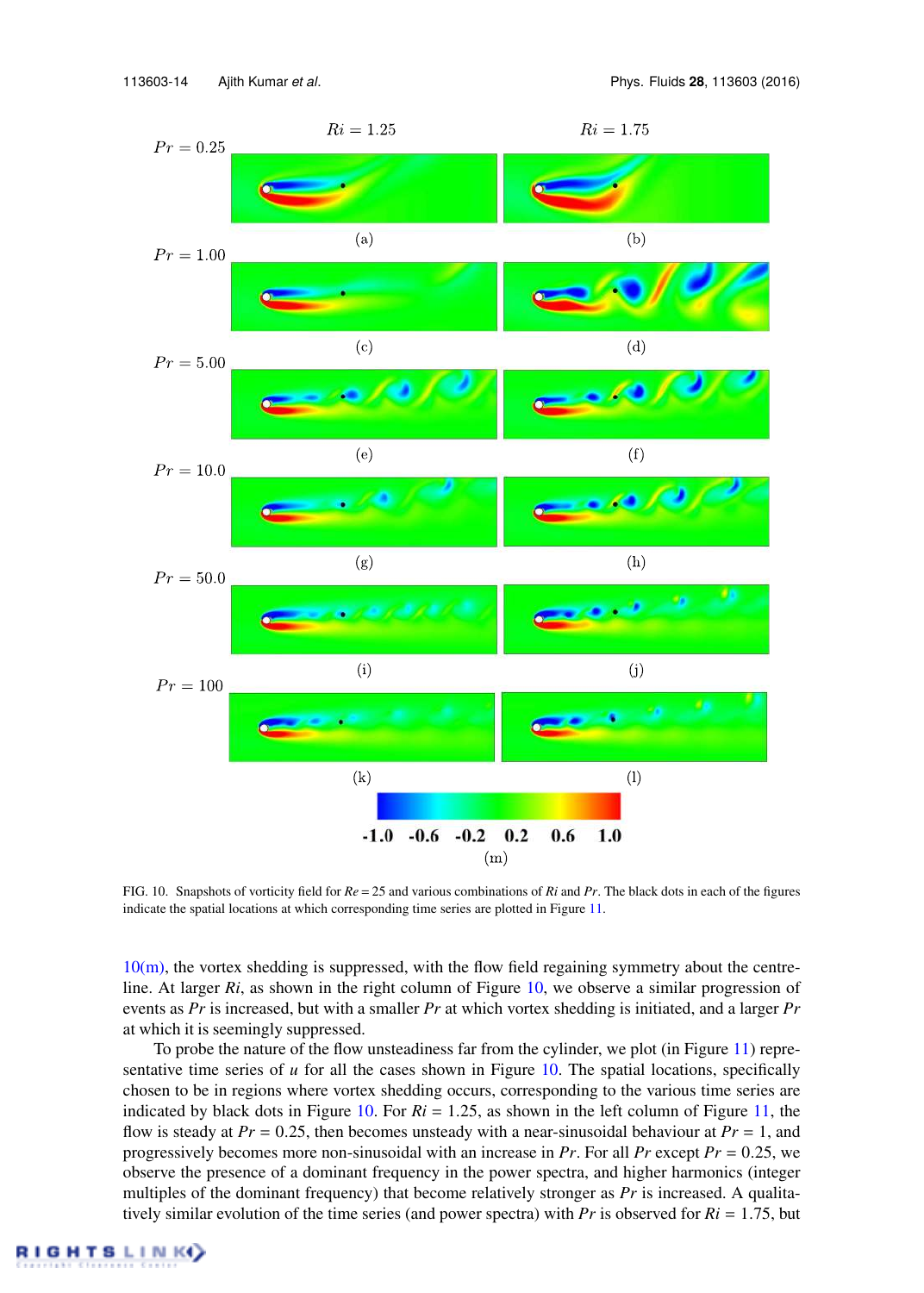

FIG. 11. Time series of  $u$  at specific spatial locations (indicated by the black dots in Figure 10) for all the cases shown in Figure 10.

with noticeably larger energy in a continuous range of frequencies between the dominant frequency and the second harmonic (twice the dominant frequency).

More importantly, the flow in a close neighbourhood of the cylinder surface remains steady for all practical purposes, allowing us to compute a single value for quantities such as  $Nu$ ,  $C_L$ ,  $C_D$ , the stagnation, separation, and plume generation locations for every case. As an example, in Figure 12(a) we have plotted the variation of  $C_L$  and  $C_D$  with time for two different cases:  $Re = 25$ ,  $Ri = 1.75$  with (i)  $Pr = 0.25$ , (ii)  $Pr = 100$ , both of which show unsteadiness in the streamlines far from the cylinder. As confirmed by Figure  $12(a)$ , the wall-based quantities indeed attain a steady state value despite the far-field flow being unsteady. Specifically, the rms of the fluctuations in *C*<sup>L</sup> and  $C_D$  for the two cases shown in Figure 12(a) is of the order of 10<sup>-6</sup>.

The front stagnation angle  $\theta_S$ , defined as the azimuthal coordinate of the front stagnation point, is an important feature of the flow pattern around the cylinder. As shown in Figure 12(b),  $\theta_S$  decreases with *Ri* and increases with *Pr*, with a relatively weak dependence on *Re*. The asymmetric streamline pattern for  $Ri > 0$  thus contains more streamlines below the dividing streamline if we start with an equispaced set of streamlines at the inlet of the computational domain where the velocity is constant. For example, at  $Ri = 1$  (Figure 13(c)), the stagnation point is at 172 $^{\circ}$  and results in a larger volume of fluid passing below the cylinder than for  $Ri = 0$  (Figure 13(a)). Apart from our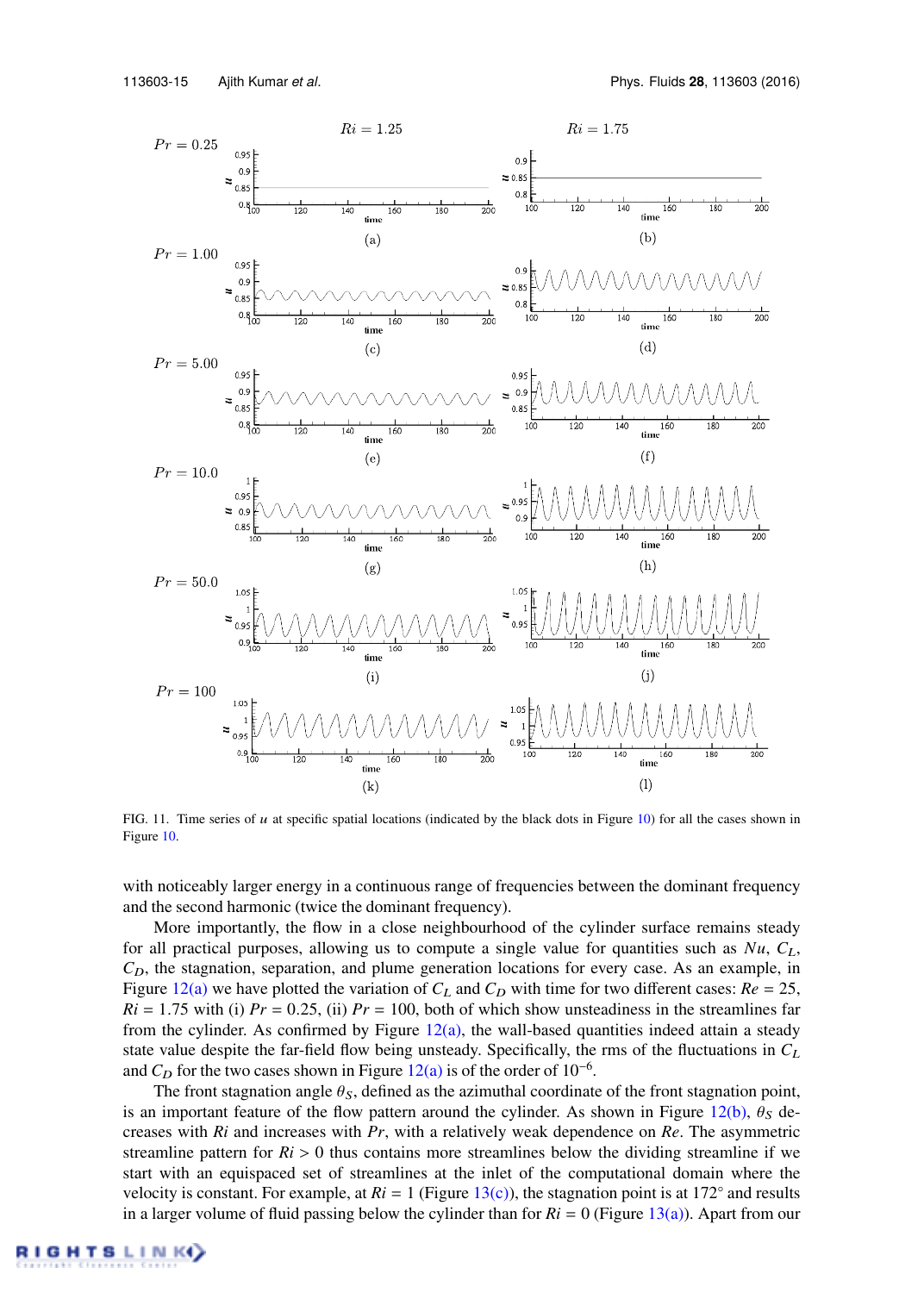

FIG. 12. (a) Lift and drag coefficients  $(C_L$  and  $C_D)$  plotted as a function of time for  $Re = 25$ ,  $Ri = 1.75$ ,  $Pr = 0.25$  (thin line) and  $Re = 25$ ,  $Ri = 1.75$ ,  $Pr = 100$  (thick line). (b) Variation of the front stagnation angle with *Pr* for different combinations of *Re* and *Ri*. Note that the stagnation angle remains constant with time for all the cases.

earlier inference of the flow pattern in the near-wake region regaining symmetry at large *Pr* for all  $Ri$ ,  $\theta_S$  also converges to  $\theta_S = 180^\circ$  at large *Pr* for all *Ri*.

#### **C. Effects of Prandtl number on the thermal plume structure**

Hot fluid rising due to buoyancy is often termed a plume, even though a clear definition of a "plume" is still lacking.<sup>40–42</sup> Thermal plumes, which typically occur due to boundary layer instability in thermal convection flows, $43$  are relevant for understanding the distribution of heat transfer in flows with a spatially varying temperature field. The plume locations are identified by a spike or carbuncle-like feature in the temperature contours near the cylinder surface. The carbuncles, i.e., bulges in the isotherms as seen in Figures 13(c) and 13(d), are locations of small ∂*T*/∂*r*, thus allowing us to identify plume generation locations as local minima of the Nusselt number  $Nu_\theta$  on the cylinder surface. We recall that the temperature on the cylinder surface is held constant at  $T = 1$ . In other words, the generation of plumes occur at the points on the cylinder where  $\frac{\partial Nu_{\theta}}{\partial \theta} = 0$  and  $\partial^2 Nu_{\theta}/\partial \theta^2 > 0$ . In this section, via temperature contour and streamline plots, we discuss the variation of the thermal plume generation and viscous boundary layer separation points as a function of *Pr*.

Figure 13 shows the isotherms and the dividing streamline for four different combinations of *Ri* and *Pr* at  $Re = 30$ . At zero buoyancy ( $Ri = 0$ ), for which temperature is a passive scalar, there are no plumes. As shown in Figures  $13(a)$  and  $13(b)$ , carbuncles are nevertheless present in the isotherms for  $Ri = 0$  and are aligned with the dividing streamline along which flow separation occurs. The locations of flow separation are identified as the points on the cylinder that satisfy  $\partial u_{\theta}/\partial r = 0$ . The carbuncle locations in the isotherms for  $Ri = 0$  are therefore symmetric about the horizontal center line of the cylinder and are independent of the value of *Pr*. The Reynolds number, however, affects the flow separation points at  $Ri = 0.6$ 

In the presence of buoyancy, i.e.,  $Ri > 0$ , the flow is not symmetric about the horizontal center line, and the temperature field is no longer a passive scalar. For the rest of this section, we focus on the dynamics of the flow occurring in the upper half-plane  $y > 0$ . As shown in Figures 13(c) and  $13(d)$ , the plumes, identified by the carbuncles in the isotherms, rise vertically upwards at the cylinder surface. The rising plume is then driven along the streamwise direction by the mean wind/free stream. For  $Pr = 1$ , as shown in Figure 13(c), we observe a noticeable difference between the plume locations and the dividing streamline. At  $Pr = 100$ , however, the plume is generated near the flow separation point and grows along the dividing streamline. It may be noted that the flow separation point changes only marginally with *Pr*, as shown in Figure 15(a).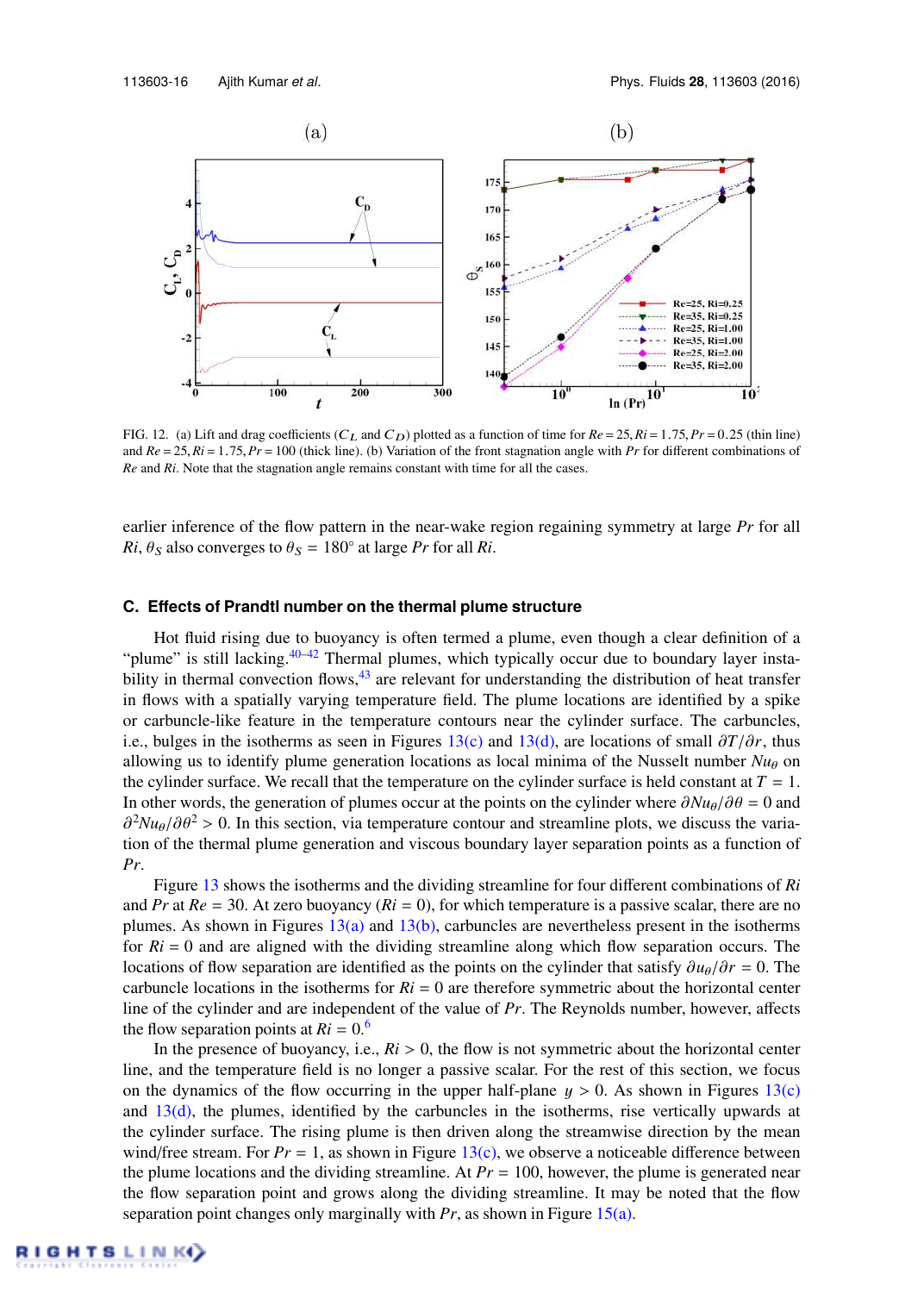

FIG. 13. Instantaneous isotherms and dividing streamline for  $Re = 30$ . The top and bottom rows correspond to  $Ri = 0$  and  $Ri = 1$ , respectively. The left and right columns correspond to  $Pr = 1$  and  $Pr = 100$ , respectively. The solid lines indicate the dividing streamlines and the dotted lines indicate the isotherms around the cylinder. The isotherms in all the four figures correspond to the same set of values of T.

The asymptotic behavior of the flow field at large *Pr* for all *Ri* is further investigated by plotting the variation of the flow separation and the plume generation angles with *Pr*. We define α*sep* and  $\alpha_{\text{plane}}$  as the azimuthal coordinate of the points on the cylinder where flow separation and plume generation, respectively, occur. The difference between the flow separation and the plume generation locations is then quantified by  $\alpha = \alpha_{sep} - \alpha_{plane}$ . The various geometric features of the flow pattern and the isotherms are depicted in Figure 14.

Figure 14 shows a zoomed-in region near the separation point for  $Re = 35$ ,  $Ri = 1$ , and  $Pr = 1$ . The flow separation and plume generation points on the cylinder surface are shown. In Figures  $15(a)$ and 15(b), the angles  $\alpha_{sep}$  and  $\alpha_{plane}$  are plotted for four different pairs of (*Re, Ri*), with *Pr* varying from 0.25 to 100 for each pair. The difference between the separation and plume locations reduces if the Prandtl number increases and is consolidated in Figure  $15(c)$ . In Figure  $15(c)$ , the difference  $\alpha = \alpha_{sep} - \alpha_{plane}$  is plotted as a function of *Pr* for different combinations of *Re* and *Ri*. While both  $\alpha_{sep}$  and  $\alpha_{plume}$  increase with an increase in *Pr*, the difference approaches zero as *Pr* increases.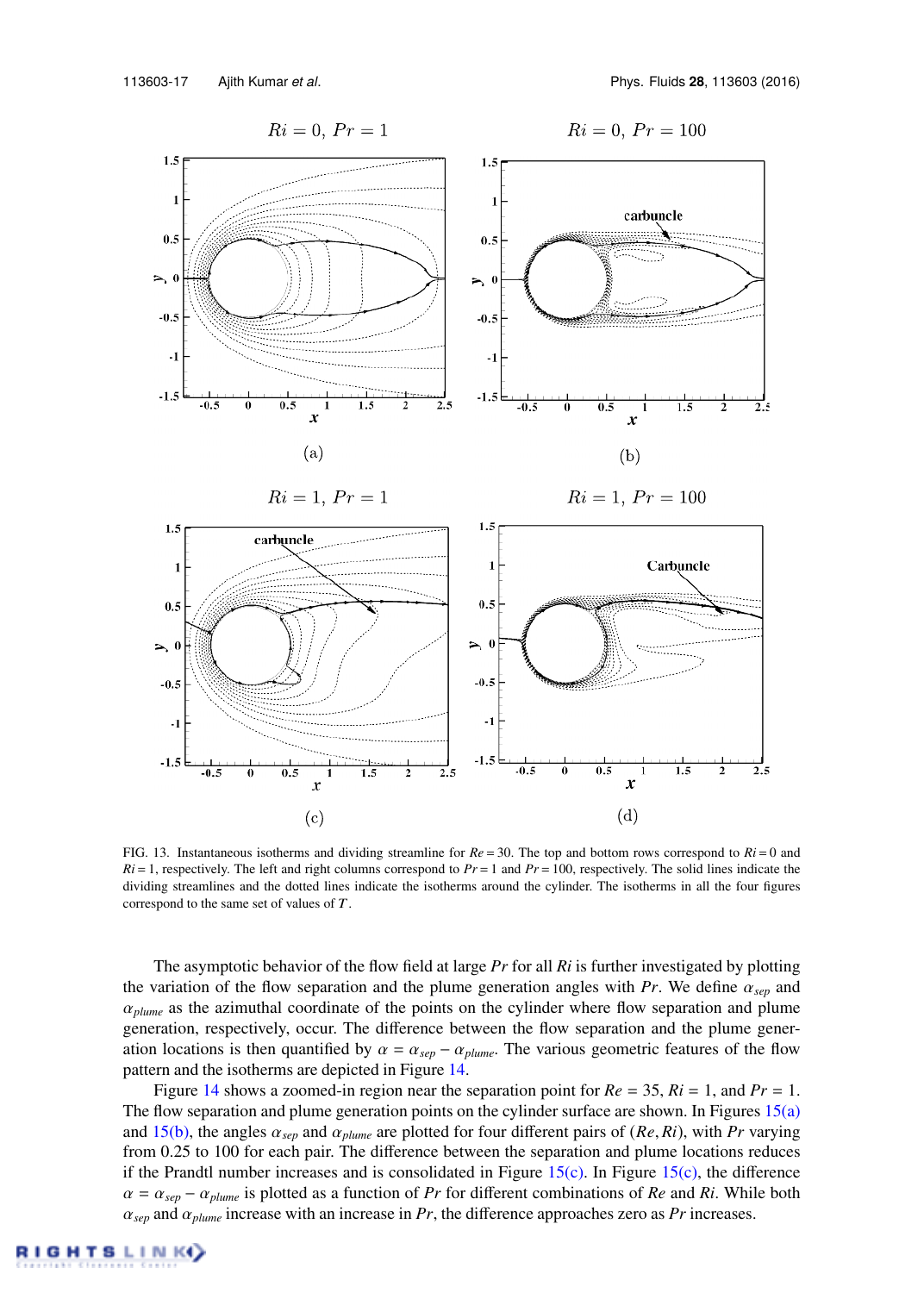

FIG. 14. Flow field near the separation point for  $Re = 35$ ,  $Ri = 1.0$ , and  $Pr = 1.0$ . The separation point and the plume generation point are different, with the angle between the two points shown as  $\alpha$  in the plot.

## **D. Effects of Prandtl number on force coefficients—***C<sup>L</sup>* **and** *C<sup>D</sup>*

As discussed in Section III B, the front stagnation point moves to the upper half of the cylinder for  $Ri > 0$ , with the resulting flow pattern suggestive of a net lift force in the negative y-direction. In Figure 16(a), we plot the lift coefficient  $C_L$  (Equation (9)) as a function of  $Ri$  for various  $Pr$ at  $Re = 25$ . The magnitude of  $C_L$  increases with  $R_i$ , with a stronger rate of increase for small Pr. Correspondingly, we plot  $C_L$  as a function of *Pr* for various *Ri* at  $Re = 25$  in Figure 16(b). For all *Ri*, the magnitude of *C*<sup>L</sup> decreases with *Pr* and asymptotically converges to zero at large *Pr*. We recall that the symmetric flow field associated with  $Ri = 0$  corresponds to  $C_L = 0$  too.

In Figure 17(a), the variation of the drag coefficient  $C_D$  (Equation (10)) with *Ri* is plotted for various *Pr* and  $Re = 25$ . For small *Pr* (less than around 7.5),  $C_D$  decreases with *Ri*, reaching values close to 50% of  $C_D|_{R_i=0}$  at  $R_i=2$  and  $Pr=0.25$ . Interestingly, the change in  $C_D$  with  $R_i$  is very small at  $Pr = 7.5$ , which is close to the value of  $Pr$  for water at standard conditions. For  $Pr > 7.5$ , however, we observe an increase in  $C_D$  with  $R_i$ , implying that drag reduction upon heating the cylinder occurs only for small enough values of  $Pr$ . Figure  $17(b)$  shows the variation of  $C_D$  with *Pr* for various *Ri* and  $Re = 25$ . It is observed that for all the values of *Ri*,  $C_D$  increases with *Pr* and reaches a nearly constant value at large  $Pr$ . The asymptotic value of  $C_D$  at large  $Pr$ , however, depends on *Ri*. The stress distribution on the cylinder surface therefore does not converge to the case of  $Ri = 0$  in the limit of large *Pr* for any  $Ri > 0$ .



FIG. 15. Variation of (a)  $\alpha_{sep}$ , (b)  $\alpha_{plume}$ , and (c)  $\alpha = \alpha_{sep} - \alpha_{plume}$  (in degrees) with *Pr* for different combinations of *Re* and *Ri*.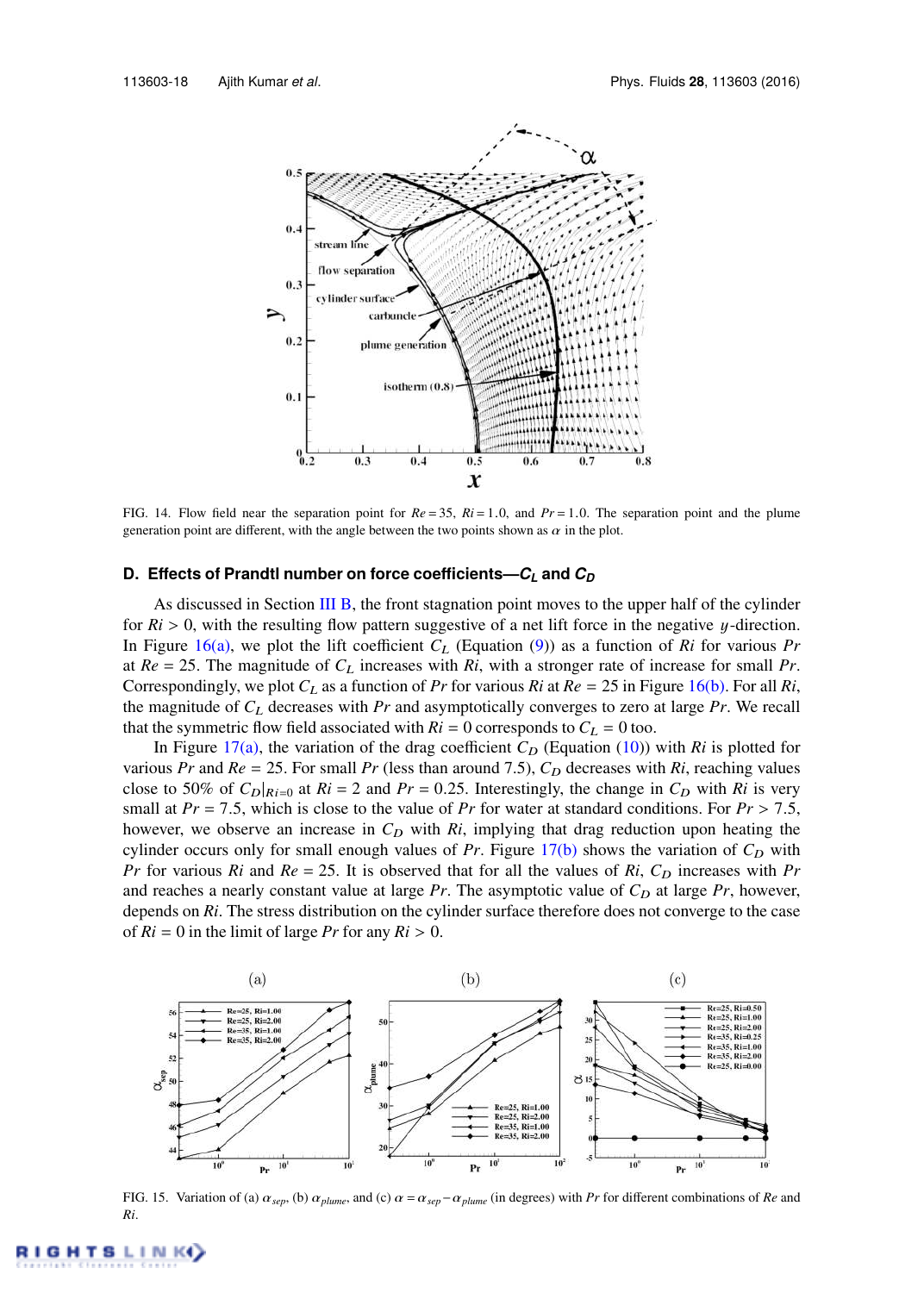

FIG. 16. (a) Variation of  $C_L$  with *Ri* for different values of *Pr* at  $Re = 25$ . (b)  $C_L$  variation with *Pr* for various *Ri*. As *Pr* increases  $C_L$  approaches zero.



FIG. 17. (a) Variation of  $C_D$  with  $Ri$  for different values of  $Pr$  at  $Re = 25$ . (b) Variation of  $C_D$  with  $Pr$  for different  $Ri$ .

### **IV. CONCLUSIONS**

In this paper, we have performed a numerical study of the role of Prandtl number in the flow past a heated cylinder in the mixed convection regime. Specifically, we have presented a detailed analysis of the laminar flow in the parameter range specified by  $Re \le 35$ ,  $0 \le Ri \le 2$ , and  $0.25 \le Pr \le 10^2$ , including some results for  $Pr = 1000$  wherever necessary.

The Nusselt number  $Nu_{\theta}$  and the average Nusselt number  $Nu_{\alpha yg}$ , which is a measure of the heat transfer from the entire cylinder surface, increase with an increase in *Pr*. The variation of *Nu<sub>avg</sub>* with *Re*, *Ri*, and *Pr* is well captured by the relation:  $Nu_{avg} = 0.7435Re^{0.44}Pr^{0.346}$ , valid for 10 ≤  $Re$  ≤ 35, 0.05 ≤  $Ri$  ≤ 2, 0.25 ≤  $Pr$  ≤ 100. This relation represents a significant improvement over what exists in the current literature.<sup>16</sup> The isotherms plotted around the cylinder are asymmetric about the centerline for  $Ri > 0$ , and contain spikes/carbuncles along which thermal plumes are presumed to grow. The locus of the carbuncles is traced back to the minimum  $Nu_{\theta}$  point on the cylinder surface, identified as the plume generation location.

The asymmetry about the centerline for  $Ri > 0$  is also observed in the streamline and vorticity plots, with the vortices in the recirculation bubble getting distorted as *Ri* is increased from zero. As *Ri* is increased, the top vortex gets pushed downstream whereas the bottom vortex, which reduces in size, gets closer to the cylinder. Upon reaching a threshold *Ri*, both the vortices in the recirculation bubble disappear, followed by the reappearance of the top vortex at a larger *Ri*. A similar behaviour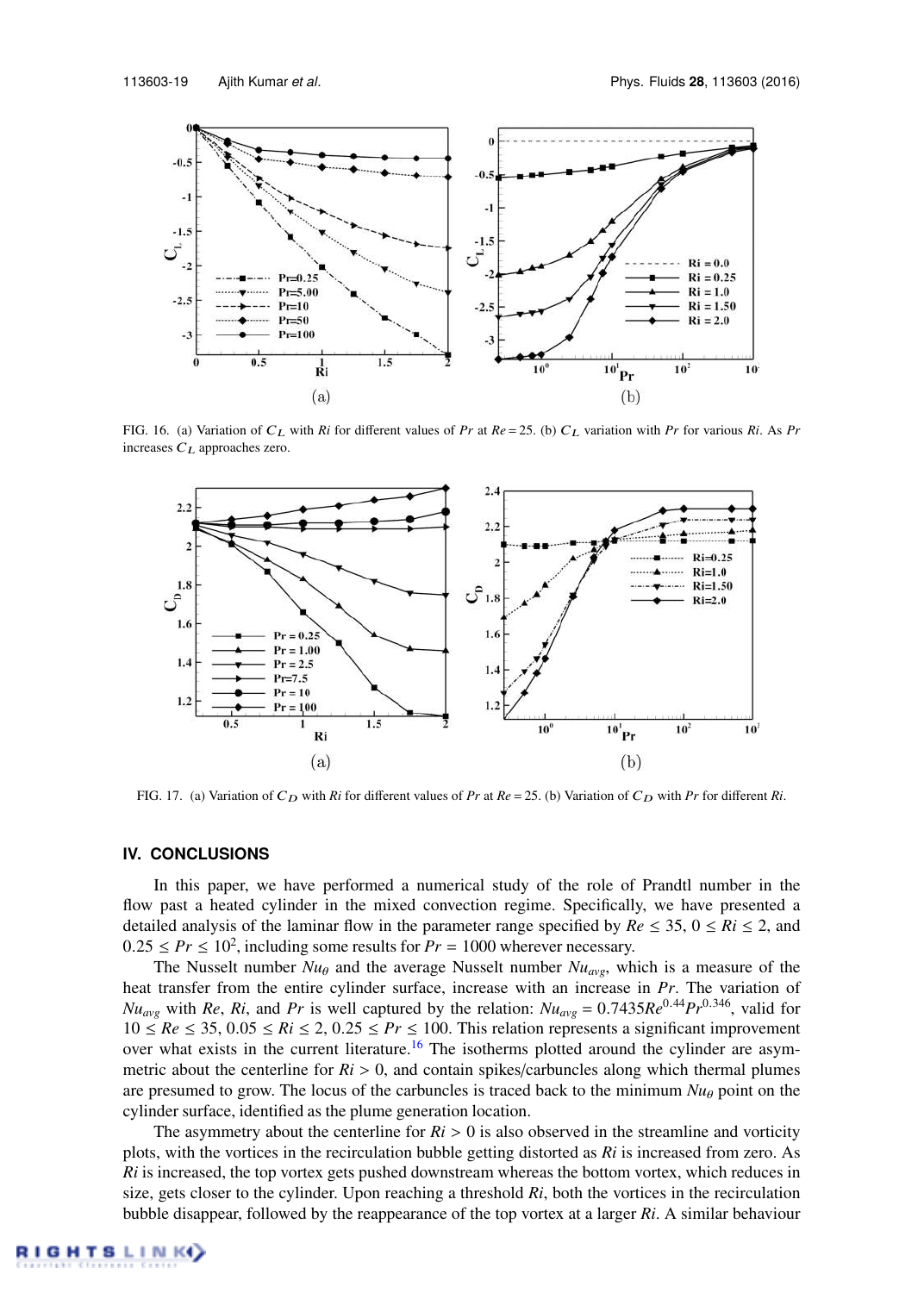is observed with an increase in *Pr* for a fixed *Re* and *Ri*, but with the reappearance of both the vortices beyond a threshold value of *Pr*.

The near-wake flow field regains symmetry about the centerline in the limit of large *Pr*. This observation is substantiated with time-averaged velocity profile plots (*u* vs. y at two different streamwise locations) that almost regain symmetry at  $Pr = 100$  for  $Ri = 2$ . For a fixed  $Re$  and  $Ri$ , asymmetric vortex shedding is seen to be initiated far from the cylinder above some threshold value of *Pr*; as *Pr* is increased further, the upward deflection of the shed vortices decreases, and the vortex shedding is seemingly suppressed at very large *Pr* giving way to a symmetric flow field. The location of the front stagnation point converges to the  $Ri = 0$  case at large  $Pr$ , with the front stagnation angle approaching  $\theta_S = 180^\circ$  from a smaller value as *Pr* is increased to large values for a fixed *Re* and *Ri*. The difference between the flow separation and plume generation locations, quantified by the quantity  $\alpha$ , was studied in Section III C with the main conclusion that  $\alpha$  can be as large as 30◦ at small *Pr* but converges to zero at large *Pr*.

The variation of the time-averaged lift and drag coefficients,  $C_L$  and  $C_D$ , with *Ri* and *Pr* for  $Re = 25$  was investigated in Section III D.  $C_L$  is negative for  $R_i > 0$ , and its magnitude increases with *Ri* for a fixed *Pr*. For all *Ri*, the magnitude of  $C_L$  decreases with *Pr*, converging to  $C_L = 0$  at large *Pr*.  $C_D$  is observed to decrease with  $R_i$  for small enough *Pr*, whereas  $C_D$  increases with  $R_i$  at larger *Pr*. Values of *Re* and *Ri* outside the ranges considered here would result in three dimensional effects, which are not discussed in the present paper.

#### **ACKNOWLEDGMENTS**

Significant amount of the computations in the paper were done at High Performance Computing Environment (HPCE) of IIT-Madras. Authors wish to acknowledge the contribution of HPCE to the results presented.

- <sup>1</sup> S. Taneda, "Experimental investigation of the wakes behind cylinders and plates at low Reynolds numbers," J. Phys. Soc. Jpn. 11, 302 (1956).
- 2 J. H. Gerrard, "The mechanics of the formation region of vortices behind bluff bodies," J. Fluid Mech. 25, 401–413 (1966).
- <sup>3</sup> S. C. R. Dennis and G. Z. Chang, "Numerical solutions for steady flow past a circular cylinder at Reynolds numbers up to 100," J. Fluid Mech. 42, 471–489 (1970).
- <sup>4</sup> C. H. K. Williamson and A. Roshko, "Measurements of base pressure in the wake of a cylinder at low Reynolds numbers," Z. Flugwiss. Weltraumforsch. 14, 38–46 (1990).
- <sup>5</sup> A. Roshko, "Perspectives on bluff body aerodynamics," J. Wind Eng. Ind. Aerodyn. 49, 79–100 (1993).
- <sup>6</sup> M. M. Zdravkovich, *Flow Around Circular Cylinders: Fundamentals* (Oxford University Press, New York, 1997), Vol. 1.
- <sup>7</sup> S. Sen, S. Mittal, and G. Biswas, "Steady separated flow past a circular cylinder at low Reynolds number," J. Fluid Mech. 620, 89–119 (2009).
- <sup>8</sup> D. C. Collis and M. J. Williams, "Two-dimensional convection from heated wires at low Reynolds numbers," J. Fluid Mech. 6, 357–384 (1959).
- <sup>9</sup> H. Jafroudi and H. T. Yang, "Steady laminar forced convection from a circular cylinder," J. Comput. Phys. 65, 46–56 (1986).
- <sup>10</sup> S. C. R. Dennis, J. D. Hudson, and N. Smith, "Steady laminar forced convection from a circular cylinder at low reynolds numbers," Phys. Fluids 11, 933–940 (1968).
- <sup>11</sup> A. K. Sahu, R. P. Chhabra, and V. Eswaran, "Effects of Reynolds and Prandtl numbers on heat transfer from a square cylinder in the unsteady flow regime," Int. J. Heat Mass Transfer 52, 839–850 (2009).
- <sup>12</sup> B. Gebhart, L. Pera, and A. W. Schorr, "Steady laminar natural convection plumes above a horizontal line heat source," Int. J. Heat Mass Transfer 13, 161–171 (1970).
- <sup>13</sup> B. Gebhart and L. Pera, "Mixed convection from long horizontal cylinders," J. Fluid Mech. 45, 49-64 (1970).
- <sup>14</sup> P. H. Oosthuizen and S. Madan, "The effect of flow direction on combined convective heat transfer from cylinders to air," J. Heat Transfer 93(2), 240 (1971).
- <sup>15</sup> R. M. Fand and K. K. Keswani, "Combined natural and forecd convection heat transfer from horizontal cylinders to water," Int. J. Heat Mass Transfer 16, 1175–1191 (1973).
- <sup>16</sup> V. Vilimpoq, R. Cole, and P. C. Sukanek, "Heat transfer in newtonian liquids around a circular cylinder," Int. J. Heat Mass Transfer 33, 447–456 (1990).
- <sup>17</sup> J. C. Lecordier, L. W. B. Browne, S. Le Masson, F. Dumouchel, and P. Paranthoen, "Control of vortex shedding by thermal effect at low Reynolds numbers," Exp. Therm. Fluid Sci. 21, 227-237 (2000).
- <sup>18</sup> A. A. van Steenhoven and C. C. M. Rindt, "Flow transition behind a heated cylinder," Int. J. Heat Fluid Flow 24, 322-333 (2003).
- <sup>19</sup> R. N. Kieft, C. C. M. Rindt, A. A. van Steenhoven, and G. J. F. van Heijst, "On the wake structure behind a heated horizontal cylinder in cross-flow," J. Fluid Mech. 486, 189–211 (2002).
- $20$  C. K. Lee and P. D. Richardson, "Forced convection from a cylinder at moderate reynolds numbers," Int. J. Heat Mass Transfer 17, 609–613 (1973).